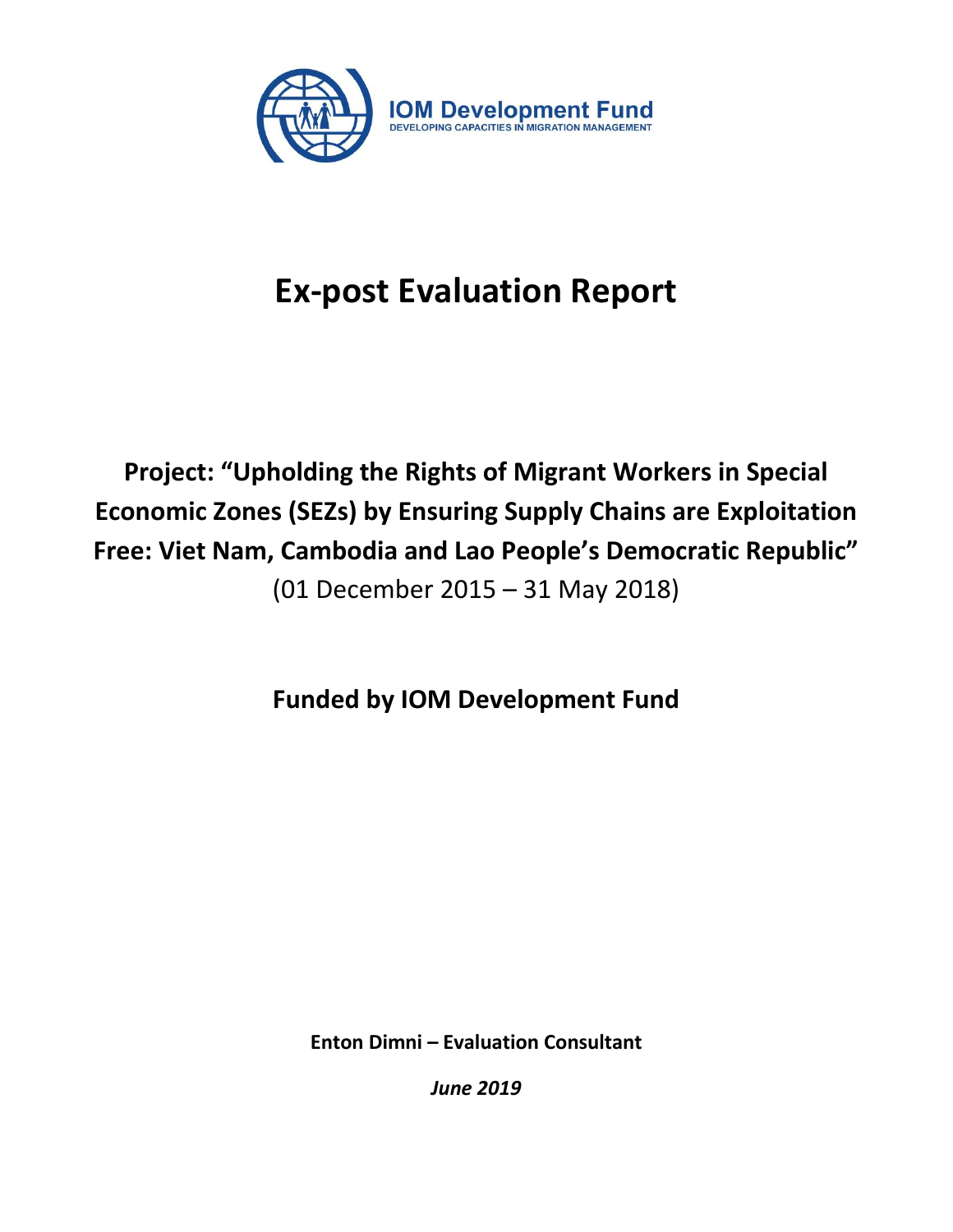# **Table of contents**

# Contents

| (I).      |  |
|-----------|--|
|           |  |
| $(11)$ .  |  |
| (III).    |  |
|           |  |
|           |  |
|           |  |
|           |  |
| (IV).     |  |
|           |  |
|           |  |
|           |  |
|           |  |
|           |  |
| $(V)$ .   |  |
|           |  |
|           |  |
|           |  |
|           |  |
|           |  |
| (VI).     |  |
|           |  |
|           |  |
| $(VII)$ . |  |
|           |  |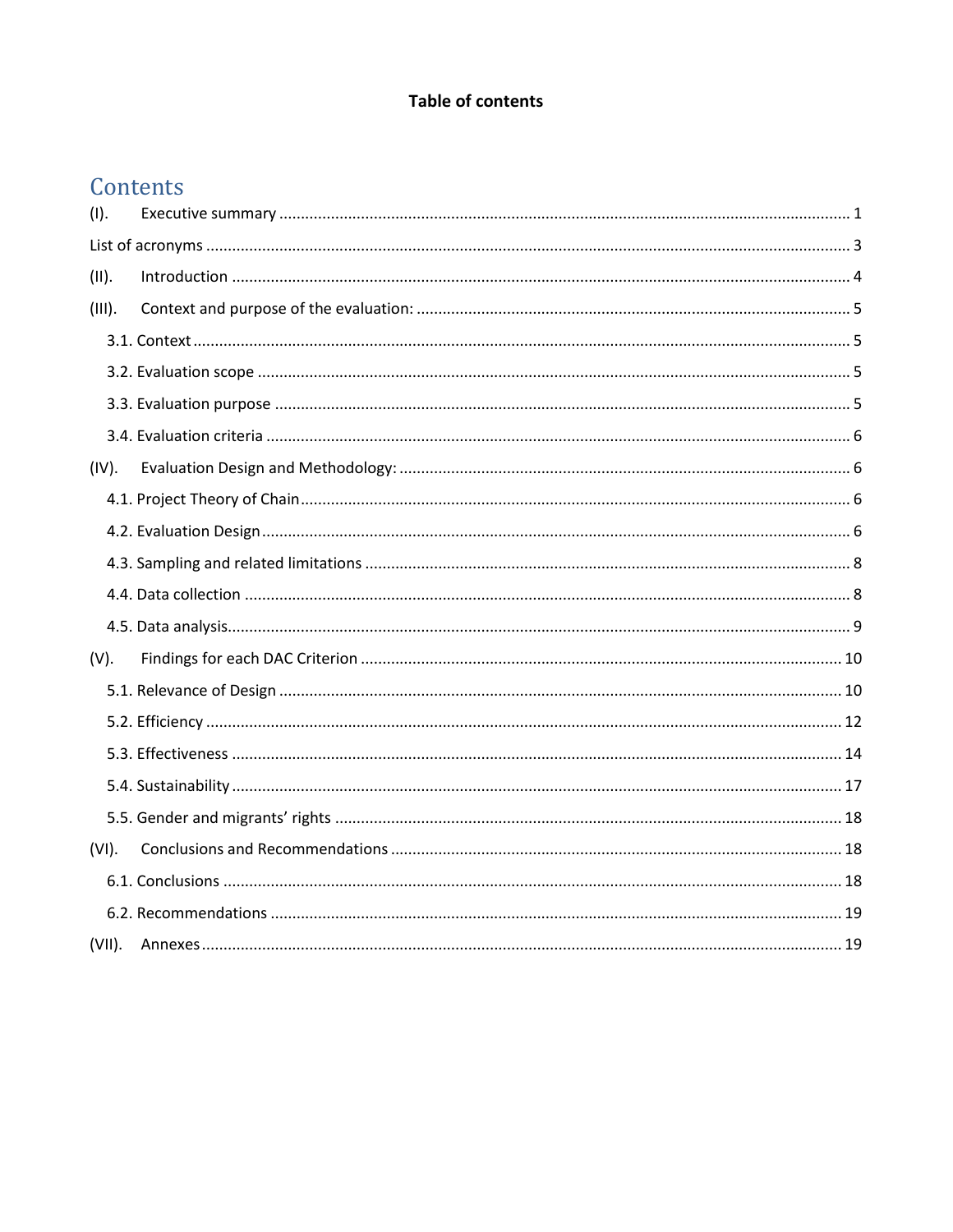# **(I). Executive summary**

<span id="page-2-0"></span>The intervention was well designed to address the needs of the targeted population. In term of intervention logic, the project was well focused as it extended its efforts especially in the Special Economic Zones (SEZs); yet it reached out to governmental institutions and organized several high-level meetings and events. This was an important added value that contributed not only in addressing the target groups' needs but also in enhancing IOM's visibility as one of the major factors supporting these needs.

The project's final goal was a challenging one as it aimed at promoting social responsibilities of Multi-National Companies (MNCs) and Small Medium Enterprises (SMEs) which, by their very nature, are profit oriented ones. Despite this challenge in term of context, the project succeeded in promoting good practices of ethical recruitment which are still valid and in use by various factors involved in the supply chain. Its relevance and feasibility remain confirmed even after the project ended. Overall the project has achieved its goals as there is an evident better understanding and increased awareness on ethical recruitment from those companies and institutions which attended the activities.

Keeping in mind its small scale, the project has managed to give its contribution to gradually start changing the mind set of local companies on the concepts of migrant workers' rights. There are some improvements at least in terms of understanding some key principles of social responsibilities from the private sector side and especially from the MNCs, which due also to increasing pressure from various institutions, organizations, and governments worldwide, are gradually taking steps to reduce exploitation in their supply chains.

The absorption capacities of the stakeholders and key interested parties were relatively good. Keeping in mind the dynamics of the target groups and the volatile and unstable nature of migrant issues, the project has demonstrated good flexibility level. The implementing team took sufficient steps to ensure synergy and to avoid overlaps with other projects and organizations.

The project helped to improve SEZs authorities' understanding of work exploitation issues in the Vietnamese context, and on the related international standards.

The development of CREST Framework is undoubtedly the most important outcome. It helped public authorities and the private sector to further absorb ethical recruitment principles and to adopt various tools; CREST also enabled IOM in securing funding for other larger interventions.

There are concrete examples of active measures undertaken by the public institutions/MNCs which illustrate the impact at the Outcome Level. They include but are not limited to: The Code of Conduct updated by the Viet Nam Association of Manpower and Supply (VAMAS) and supported by the project, as well as the training delivered by the ADIDAS sustainability to their suppliers in Vietnam and Indonesia, following the ToT delivered by the project.

Other positive impact signs were noticed. For instance, other IOM missions in the region, as well as in China and Japan adopted and used the outputs delivered by the project. Another illustrative example of the project's impact is the wide promotion of CREST which evolved from a piloting stage within this project into a wide scale initiative that enabled IOM to secure further funding based on the CREST framework.

The following are five best practices which can be reiterated in future interventions.

Project mechanism: (1) CREST and IRIS; (2) Multi-stakeholder workshops and the training sessions; and (3) Job fairs which facilitated direct recruitment.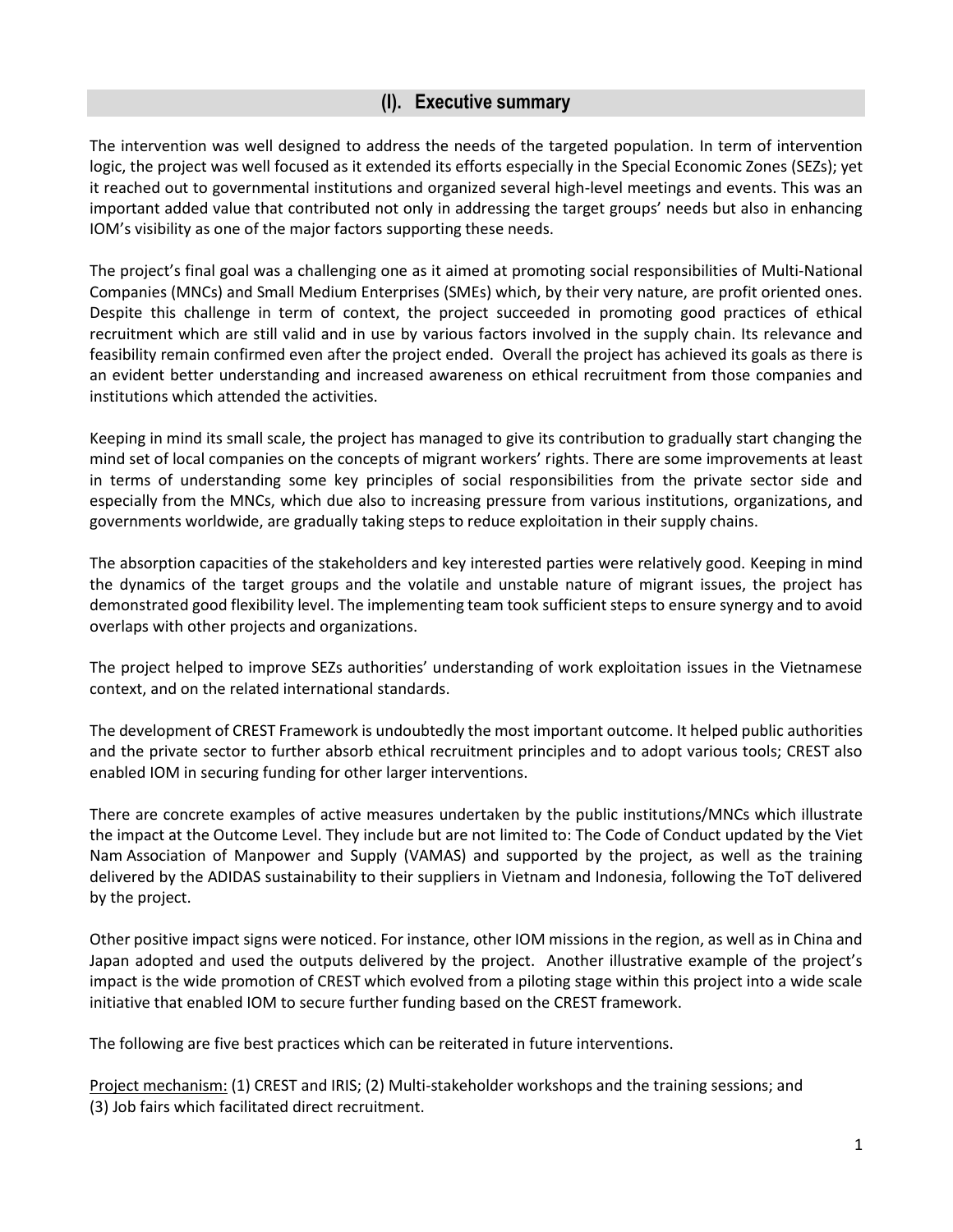Implementation strategies: (4) the collaborative approach adapted by the project with the governmental agencies and especially with the private sector where by pointing out the "win-win" perspective, or in other words what would the private sector benefit from complying with social corporate responsibilities, the project succeeded in establishing fruitful relations with the private sector; and (5) the good level of coordination with other similar interventions and international actors. This level of coordination avoided substantial overlaps and created basis for synergies among different organizations.

Despite this good performance, few aspects could have been tackled better by the project (although they did not overshadow the overall performance):

- a) The geographical reach of the outcomes is somehow unevenly distributed as the project has been more efficient in Vietnam than in Laos.
- b) Underachieved targets for the Indicator "Nr of companies and/or their suppliers publicly supporting ethical recruitment principles" (two vs. five-envisaged) and for the number of job fairs organised (six vs. nine envisaged).
- c) There is no insufficient recognition of those private recruitment agencies that have attended IOM training (and presumably adhere more to the ethical recruitment principles), in order to distinguish from those which were not active during this project or other interventions aiming to promote ethical recruitment.
- d) While in some cases the project cooperated with local and international NGOs, it could have cooperated more extensively with local NGOs (or community- based organizations) in order to reach out to the final beneficiaries-the migrant workers. Although the NGOs have limited capacities, they can play a role in addressing the challenge of changing the mind-set, especially as concerns the migrant workers.

Overall the context has been conducive for enabling the good performance of the project. There is an increasing trend from various sides (governments, MNCs, international organizations) to exert positive pressure on the private sector in order for the latter to improve workers conditions. Yet there are various pressing issues affecting the efforts undertaken by this project as well as by other donors, governments, and organizations. These existing issues include migrant workers' inadequate awareness of their rights, insufficient implementation of the legal framework, and limited steps undertaken by MCNs and SMEs to fulfil their social responsibilities.

Sustainability prospects are somehow good as concerns the increased capacities of the local beneficiaries and stakeholders. However, it would be erroneous and unrealistic to expect that the governmental institutions, private sectors, and the migrant workers would independently and efficiently cooperate to tackle these issues in absence of external factors and forces, such as international organizations and high-level commitments. From this perspective, in order to ensure a mid to long-term access of migrant workers to the benefits delivered by the project it is necessary that other projects/programmes continue to be implemented in the future.

Should IOM implement similar intervention in the future, it is advised to consider these recommendations: a) Engage more with local NGOs, b) Focus on increasing the understanding and awareness of the i) final beneficiaries, and ii) small local companies (which have not previously attended/participated in any activities of this and other projects), and c) Cooperate with Ministries and SEZs authorities in jointly organising safe migration campaigns and job fairs.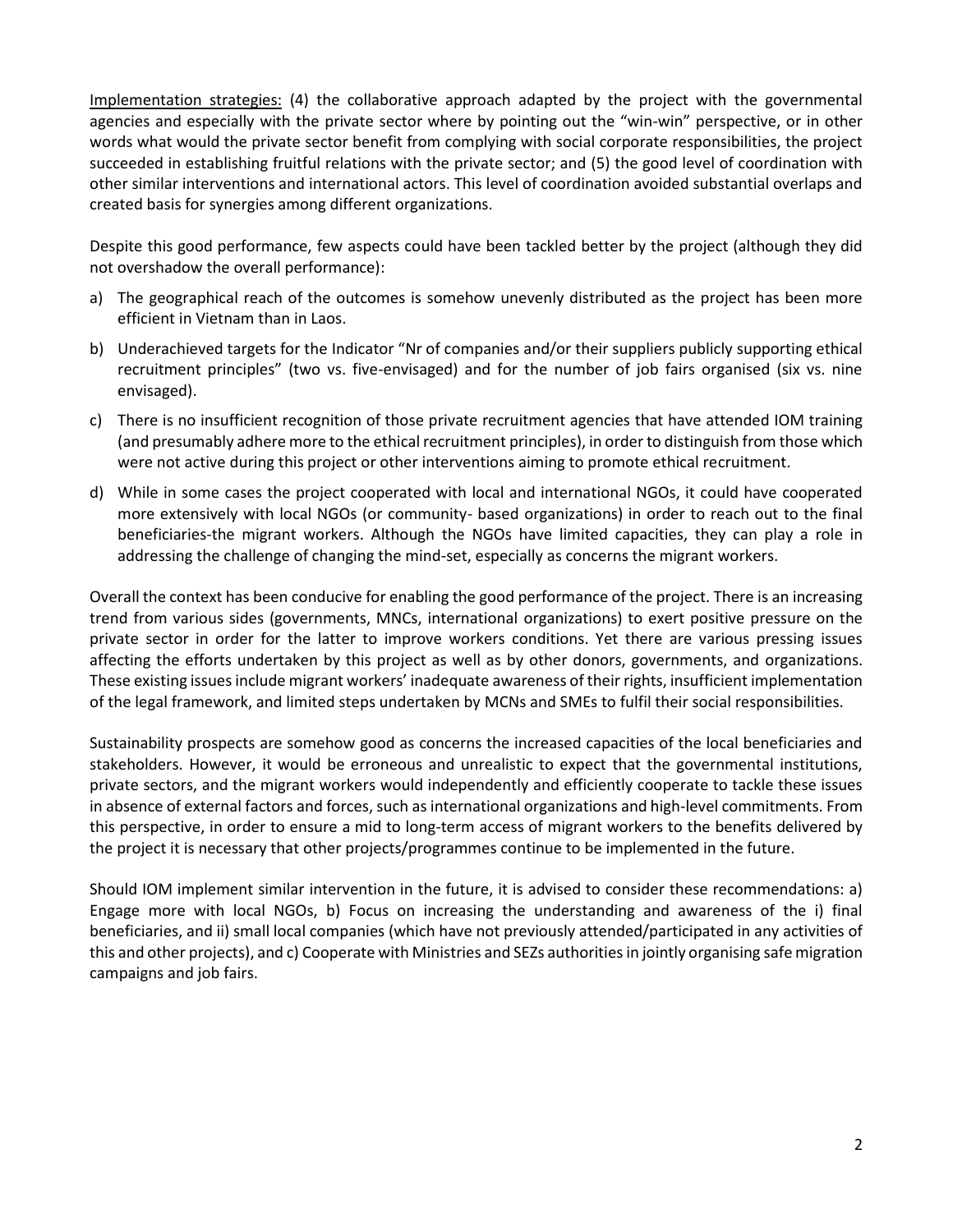# <span id="page-4-0"></span> **List of acronyms**

| Cambodia, Laos, Vietnam                                         | <b>CLV</b>   |
|-----------------------------------------------------------------|--------------|
| Corporate Responsibility in Eliminating Slavery and Trafficking | <b>CREST</b> |
| <b>Corporate Social Responsibilities</b>                        | <b>CSR</b>   |
| Development Assistance Committee                                | <b>DAC</b>   |
| Dong Nai Industrial Zones Authority                             | <b>DIZA</b>  |
| <b>Evaluation Questions</b>                                     | EQs          |
| <b>European Union</b>                                           | EU           |
| International Development Fund                                  | IDF          |
| <b>International Labour Organizations</b>                       | <b>ILO</b>   |
| International Organization for Migration                        | <b>IOM</b>   |
| <b>Final Report</b>                                             | <b>FR</b>    |
| Key Informant Interviews                                        | <b>KIIs</b>  |
| <b>Multi-National Companies</b>                                 | <b>MNCs</b>  |
| Non-Governmental Organizations                                  | <b>NGOs</b>  |
| Participatory Impact Assessment and Learning Approach           | <b>PIALA</b> |
| <b>Special Economic Zones</b>                                   | <b>SEZs</b>  |
| Special Economic Zones Promotion and Management Office          | <b>SEZO</b>  |
| <b>Small Medium Enterprises</b>                                 | <b>SMEs</b>  |
| Sources of Verification                                         | SoV          |
| Theory of Change                                                | <b>ToC</b>   |
| <b>Terms of Reference</b>                                       | <b>ToR</b>   |
| <b>United Nations</b>                                           | UN           |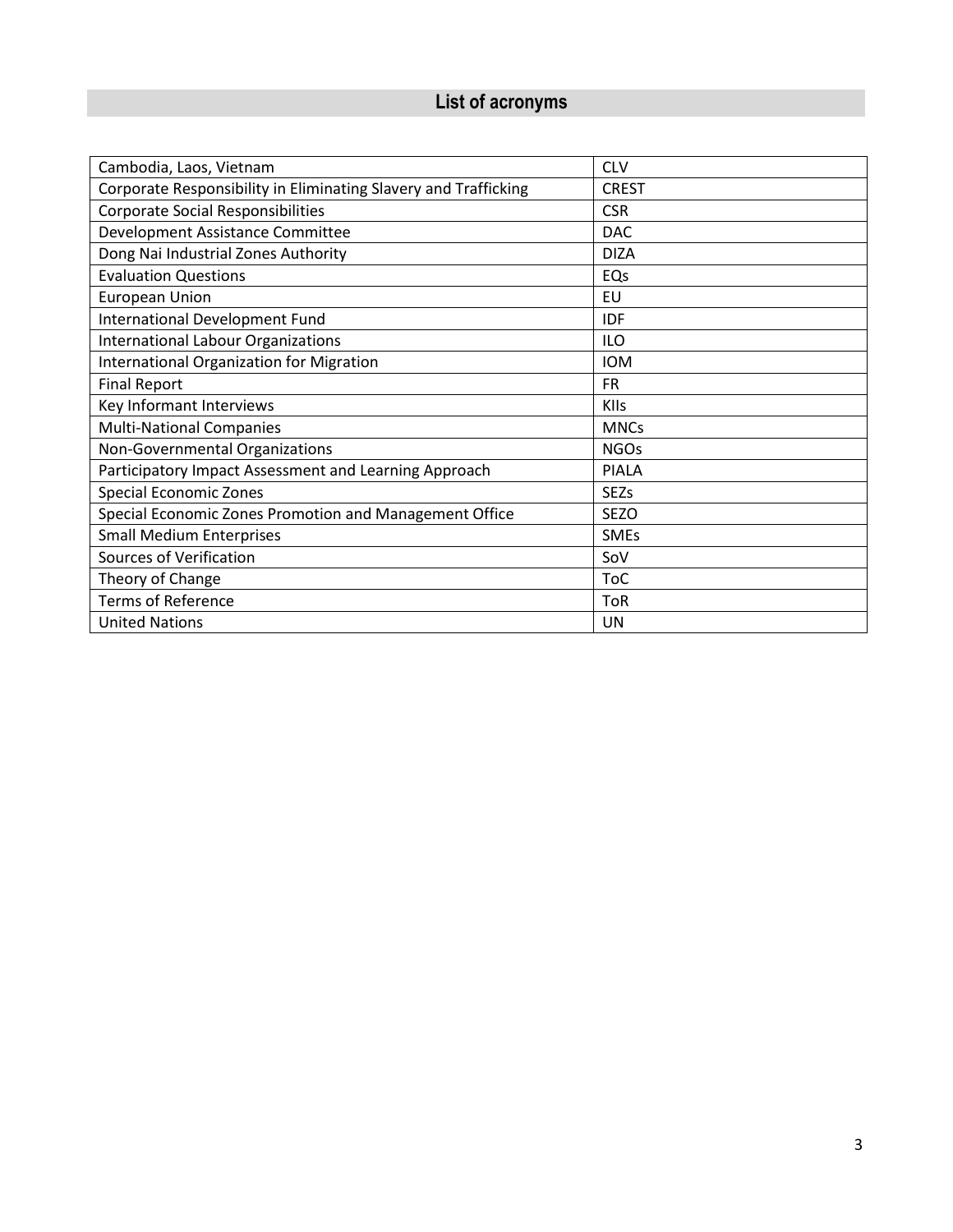# **(II). Introduction**

<span id="page-5-0"></span>**Project title:** Ex-post Evaluation of 'Upholding the rights of migrant workers in SEZs by ensuring supply chains are exploitation free: Cambodia, Laos, and Viet Nam (CLV).

**Implementing Agency:** IOM

**Geographical coverage:** Cambodia, Laos, and Viet Nam.

**Project Duration:** 1 December 2015-31 May 2018.

**Target groups:** (1) Migrant workers in the three targeted countries, 2) SMEs and MNCs, and 3) Public institutions responsible for labour inspection, anti‐trafficking portfolio and welfare support.

**Stakeholders:** Dong Nai Industrial Zones Authority (DIZA) in Dong Nai Province, Viet Nam; National Employment Agency/Job Center (NEA/JC) in Battambang and Siem Reap, Cambodia; Special Economic Zone Promotion and Management Office (SEZO), Lao People's Democratic Republic, Ministries, SMEs and MNCs, Recruitment Agencies.

**Total project budget:** 300,000 USD

**Assignment / Duration:** Ex-post evaluation of the project / 10 April 2019-17 May 2019.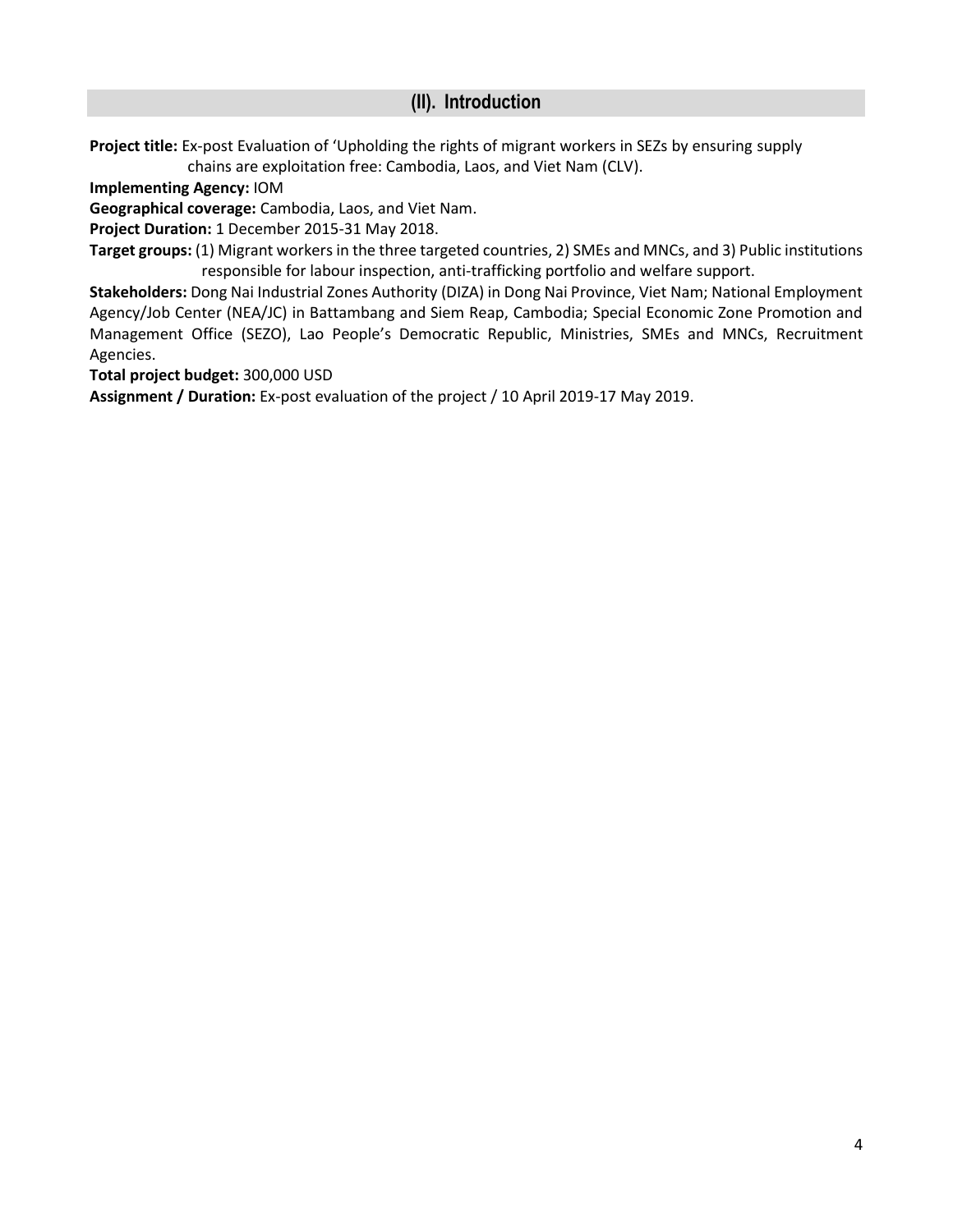# <span id="page-6-1"></span><span id="page-6-0"></span>**3.1. Context**

Global supply chains have become a common way of organizing investment, production and trade in Viet Nam, Cambodia, and Laos, however there is evidence that these developments can have negative implications for working conditions. Weak implementation of labour laws and monitoring in the SEZs is inclined to give free reign to companies to exploit their workers with a high level of disregard for health and safety. The workers, mostly rural migrant, endure substandard working conditions and long hours, often working seven days a week, with no legal protection, and are exposed to health hazards - with no access to health services.

The project tackled the problem of forced labour in SEZs in the three countries by adopting ethical recruitment practices SMEs and MNCs. The project duration was initially foreseen from 1 December 2015 till 30 November 2017, but it was extended until 31 May 2018.

The project aimed at the promotion of ethical recruitment principles in order to achieve the following outcomes: 1) Government agencies and SMEs in CLV are actively engaged in preventing and mitigating risks of exploitation and trafficking in their supply chains, including abuse of female migrant workers; and 2) Private companies and/or their suppliers including Private Recruitment Agencies (PRA) operating in SEZs in Cambodia and Viet Nam and the broader region effectively practice ethical recruitment.

The mechanisms foreseen to initiate the expected change included: a) The CREST framework, and b) A network of private sector actors supporting the implementation of the CREST initiative. The targeted groups included: 1) Migrant workers in the three targeted countries, 2) SMEs and MNCs, and 3) Public institutions responsible for labour inspection, anti-trafficking portfolio and welfare support. Stakeholders: DIZA Viet Nam, National Employment Agency/Job Centre (NEA/JC) Cambodia, and SEZO Laos.

# <span id="page-6-2"></span>**3.2. Evaluation scope**

The scope of this evaluation was focusing on the outcome and objective level of the results and covering the whole project implementation until the time of the evaluation. Outputs were assessed as a mean towards the achievement of the project's outcomes and objectives to identify the project impact. The project stakeholders were consulted on the project implementation, results, and their perception, including IOM staff managing the project, relevant representatives of different stakeholders, including government agencies, business associations, companies, and recruitment agencies.

# <span id="page-6-3"></span>**3.3. Evaluation purpose**

This evaluation was intended to generate findings, conclusions and recommendations to be used by IDF, IOM missions in Viet Nam, Cambodia and Lao People's Democratic Republic, as well as project to improve future programming and strengthen stakeholder's ability to deliver high results. This evaluation was carried out in line with IDF's guidelines whose recommended timeline is between 6 months to 12 months after the project completion.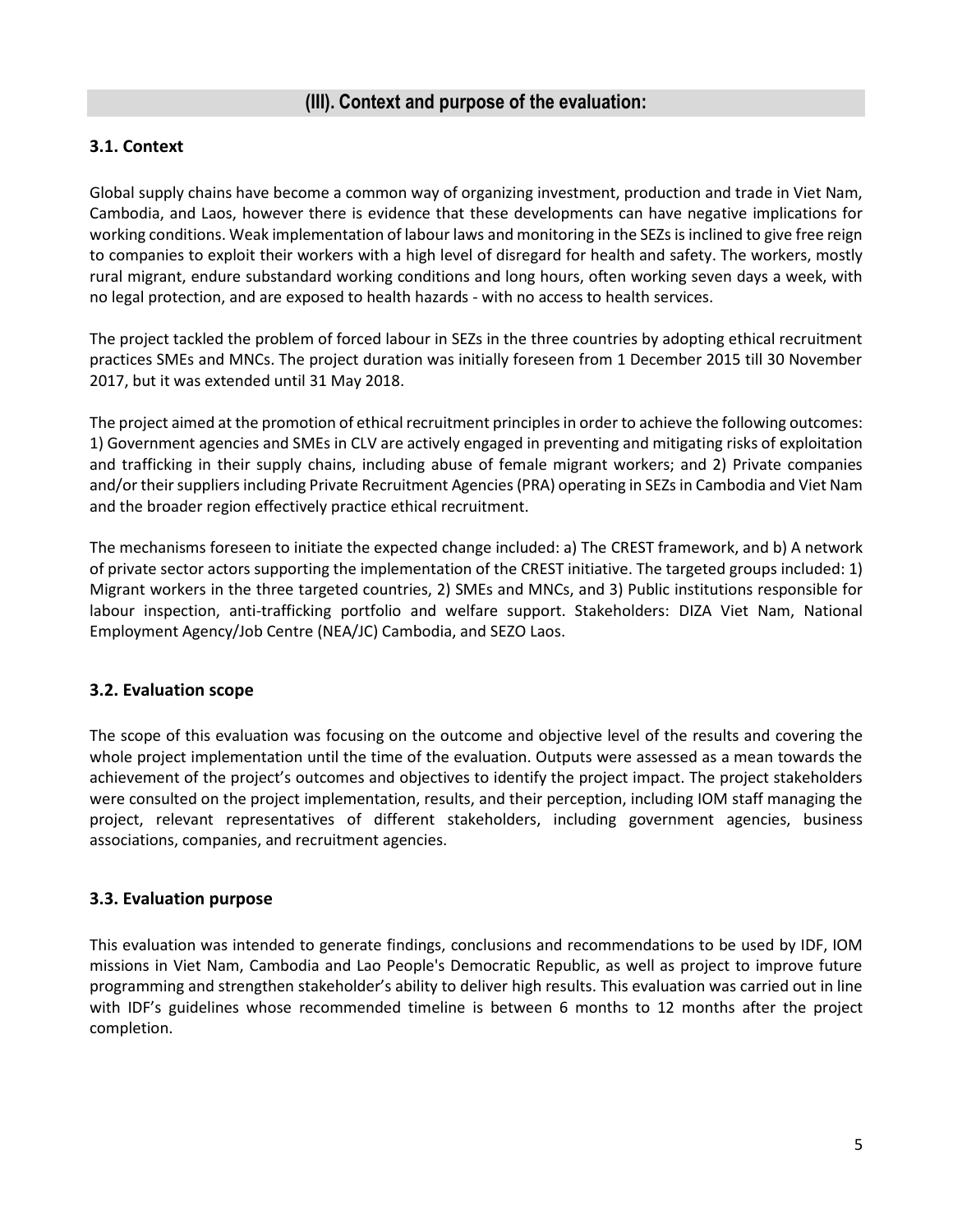# <span id="page-7-0"></span>**3.4. Evaluation criteria**

In response to the evaluation purpose, the evaluation looked into the five DAC main evaluation criteria, which are relevance, effectiveness, efficiency, impacts and sustainability, plus two cross-cutting ones such as human rights and gender equality, which are incorporated into relevant DAC criteria.

# **(IV).Evaluation Design and Methodology:**

# <span id="page-7-2"></span><span id="page-7-1"></span>**4.1. Project Theory of Chain**

The ToC is a key and useful conceptual tool to understand the causal claims and to enable IOM and various stakeholders to engage in debating the evidence. Summarised, the ToC describes a logical flow where in the context in which the project operates, the activities are well implemented, and outputs/or mechanisms of change are efficiently produced, where all assumptions hold true, risks are successfully mitigated, and positive externalities occur. Consequently, the project would achieve the foreseen outcome thus the expected change should materialise.

Expressed synthetically, the ToC would be: **C+M(Ac—Op)+As-Rs+Extp---Oc=Ch**

Where C=Context, M=Mechanism, Ac=Activities, Op=Outputs, As=Assumptions, Rs=Risks, Extp=Positive externalities, Oc=Outcomes, and Ch=Change.

The Theory of Change is developed on the basis of the project's Logframe. In other words, it is a more descriptive illustration of how, what, and under what circumstances the project is supposed to make a difference (if that was the case).

**In a context (A):** where the SMEs/MNCs in the targeted SEZs in CLV generally do not strongly oppose efforts to tackle exploitation of migrant workers, undertaken by IOM, other donors, government agencies; **if (B)**: 1) tools like CREST are shared with the target groups, 2) ethical recruitment and related CRS principles to eliminate abuse and exploitation in supply chain in CLV are promoted, 3) partnership agreements between IOM and SMEs are established, **and presuming that (C):** 1) particular SMEs and public authorities are a) willing to address the beneficiaries needs and b) interested and available to participate in the activities, **then it is highly likely that (D)**: Recruitment agencies near the SEZs will engage in preventing and mitigating risks of exploitation and abuse of female migrant workers and that companies in SEZs in Cambodia and Viet Nam will practice ethical recruitment, all to **the benefit of (E):** Ethical labour supply chains in the targeted SEZs.

Assigning the counter-factual value is an important evaluation feature for comparative analysis of evidence from treated and non-treated groups. Time constraint and difficulties in identifying and interviewing a non-treated comparison group leads the Consultant to adapt another approach which envisaged assessing the counterfactual situation with the treated groups. The latter were asked to describe how the situation would have been if there was no IOM's assistance in place.

# <span id="page-7-3"></span>**4.2. Evaluation Design**

The scale and scope of evaluation is the "Full scope-limited scale" where scale is intended as the size of the beneficiaries, while scope referred to the span and complexity of the areas of intervention which were object of this evaluation, and to the intervention mechanisms foreseen by the project. Noting the available resources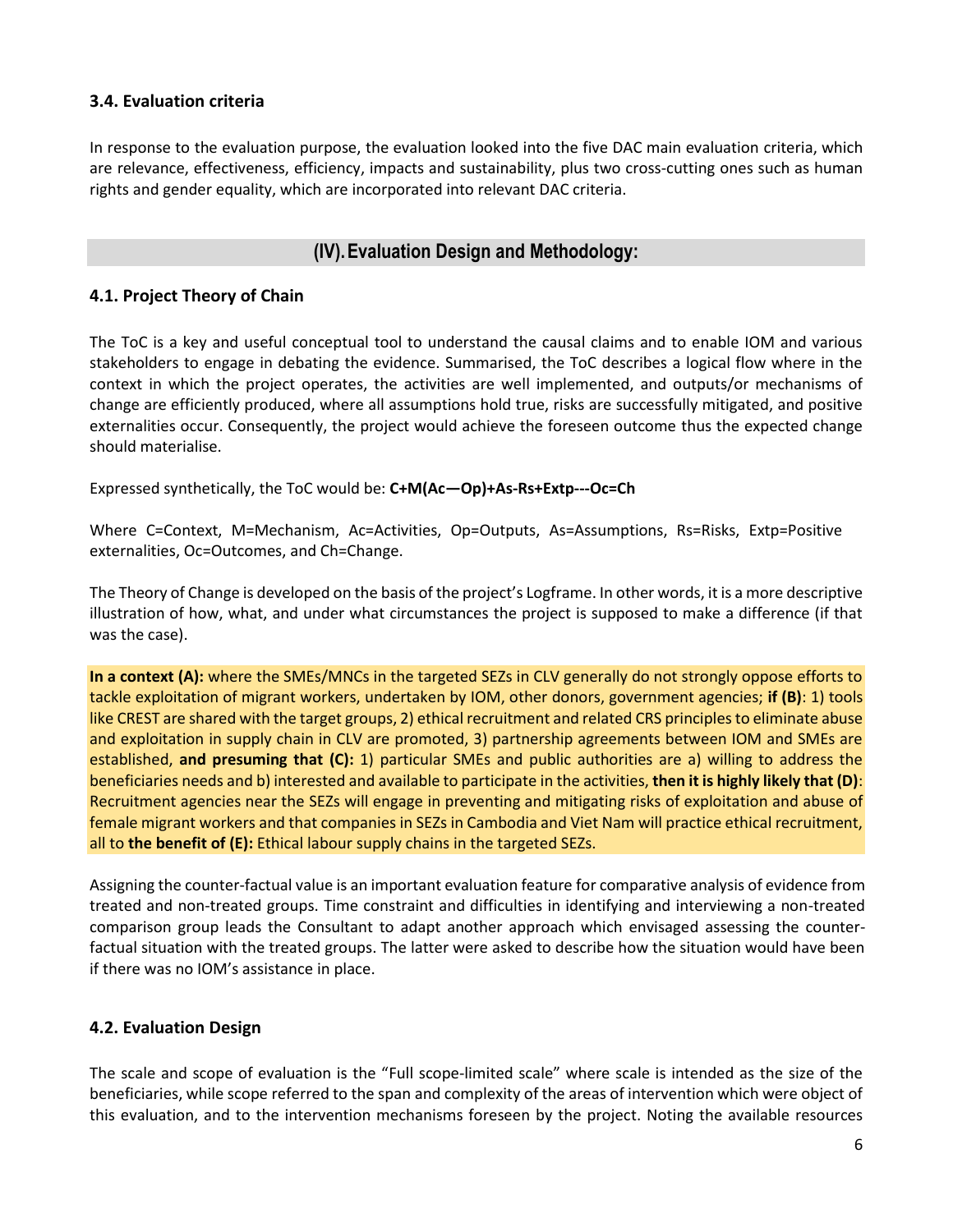(time and financial ones) the Consultant opted for a full scope-limited scale approach where the emphasis was on learning on the effectiveness and current contribution of all major interventions. This approach allowed for drawing generalising conclusions and recommendations.

The Consultant adapted PIALA which views impact from a systemic perspective, as the system of interactions between various actors involved in the project and external influences, rather than just isolated relationship

between intervention and effect. This systemic view combines quantitative and qualitative assessments and seeks to move beyond assessing "what has changed" to also answer the more difficult "how" and "why" questions and evaluate the likely sustainability of the observed change.

Based on the ToR, this ex-post evaluation was based on the five DAC Criteria: Relevance/Design, Efficiency, Effectiveness, Impact and Sustainability, including cross cutting issues (gender, human rights, as well as donor coordination).

For this purpose, the Consultant focused on: a) **the Design and on testing the means-end link** between the activities with the outputs and ultimately with the expected outcomes, b) the extent to which the targeted groups have demonstrated changes at the **institutional/managerial procedures** which would indicate i) if government agencies related the SEZs are **actively engaged in preventing and mitigating** risks of exploitation and abuse of female

#### **Key features in Methodology:**

- $\checkmark$  Non-Experimental Evaluation
- $\checkmark$  Participatory Impact Assessment and Learning Approach
- ✓Theory of Change
- ✓Full Scope-Limited Scale
- $\checkmark$  19 Evaluation Questions
- ✓Insights from 17 project implementers, partners, and beneficiaries

migrant workers in SEZ, ii) if Companies and Recruitment Agencies in SEZs in Cambodia and Viet Nam **demonstrate** changes in practices towards ethical recruitment and iii) the **reach of the impact** (positive or negative**)**, i.e. whether the project initiated and/or supported processes or efforts to tackle the target groups' needs.

# EVALUATION QUESTIONS:

#### **A. Relevance and Appropriateness of Design**

- 1. Is the project consistent with the objective and in line with the needs of target beneficiaries?
- 2. What is the level of absorption capacities of the project partners?
- 3. Are there any complementarity issues with other ongoing projects that need to be addressed?
- 4. How flexible has the project been to adapt to changes and implementation challenges?
- 5. Are the indicators well defined and relevant to measure the achievement of the results?

#### **B. Efficiency**

- 1. How well are the resources (funds, expertise and time) being converted into results
- 2. Have the chosen implementation mechanisms proved to be conducive for achieving the results?
- 3. Have the beneficiaries and stakeholders provided their share of contributions as inputs (human, financial, in-kind) for the implementation of the project?
- 4. If there are delays, how drastically they affect the project, what are the reasons and to what extent have appropriate corrective measures been implemented?

#### **C. Effectiveness**

1. To what extent project outputs are achieved?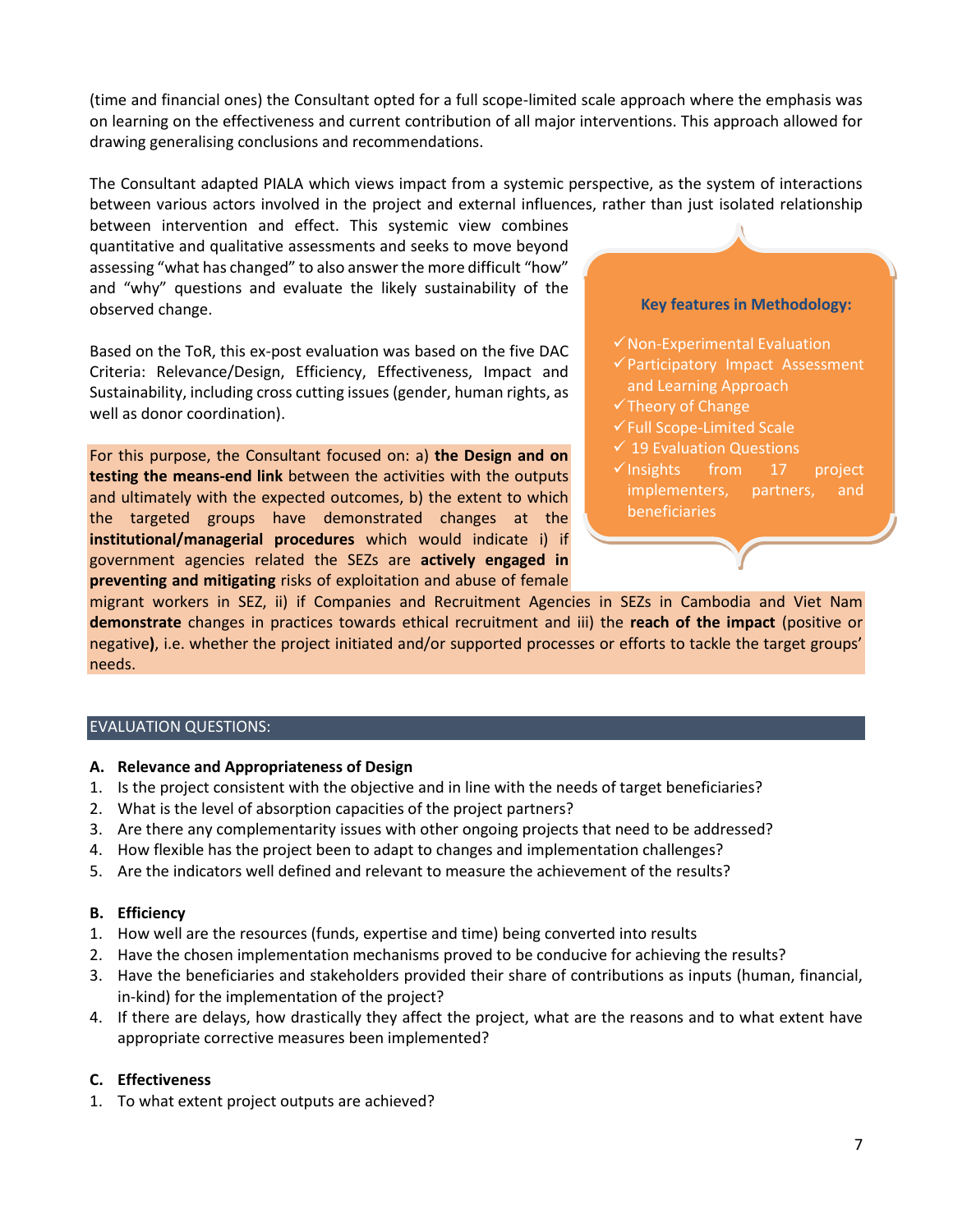- 2. Is the progress of each main outcome conforming to plan and what are the most evident signs of impact at the Specific Objective and Overall Objective levels?
- 3. Are there any unexpected positive (or negative) impact both intended or un intended ones deriving from the interventions?
- 4. Were there any external factors, related to the context, which facilitated or hindered the implementation and the potential impact of the intervention?
- 5. What are the key lessons learnt and how can they be reiterated in similar interventions in the future?

## **D. Sustainability**

- 1. Are the results supported by the institutions and have the beneficiaries acquired the necessary capacities to ensure the benefits?
- 2. Is access to the benefits affordable for target groups on the long term?

## **E. Gender and migrants' rights**

1. Have practical gender needs, strategic gender interests and other gender‐related issues been adequately considered in the project design and implementation?

# <span id="page-9-0"></span>**4.3. Sampling and related limitations**

Initially the Consultant aimed at using a cluster sampling in the three countries. Given the difficulties in arranging meetings in Vietnam and the remote approach where interviews are conducted via Skype and by sending the questionnaire by email, it was impossible for the Consultant to conduct the evaluation on the basis of cluster sampling.

# <span id="page-9-1"></span>**4.4. Data collection**

The Consultant relied on the following methods for data collection: a) Desk review of relevant project documents, project reports, meeting minutes, publications and other materials identified, and b) KIIs with the project stakeholders to document both qualitative and quantitative information.

In order to capture the experiences, perspectives, and potential benefits of various groups involved in the project, namely a) implementers, b) target groups and beneficiaries, and c) partners involved somehow in this project and/or in similar interventions targeting the same beneficiaries, the Consultant prepared two different yet complementary lists of open questions and topics to be explored during Key Informant Interviews.

The first set incorporated questions for IOM staff involved in the implementation while the second set included questions and topics of discussions for beneficiaries and partners in order to capture any potential positive/negative changes at the outcome level. Both sets are attached to this Report.

#### **Desk Review**

Desk review and data collection during desk review: The Consultant reviewed reports and data produced by the project such as the proposal, the three interim reports and the final one. The Consultant noticed some inconsistencies in terms of design and several aspects during the implementation which were discussed in more details with the team in Ho Chi Ming City. A list of topics of discussion with IOM staff is attached to this Inception Report.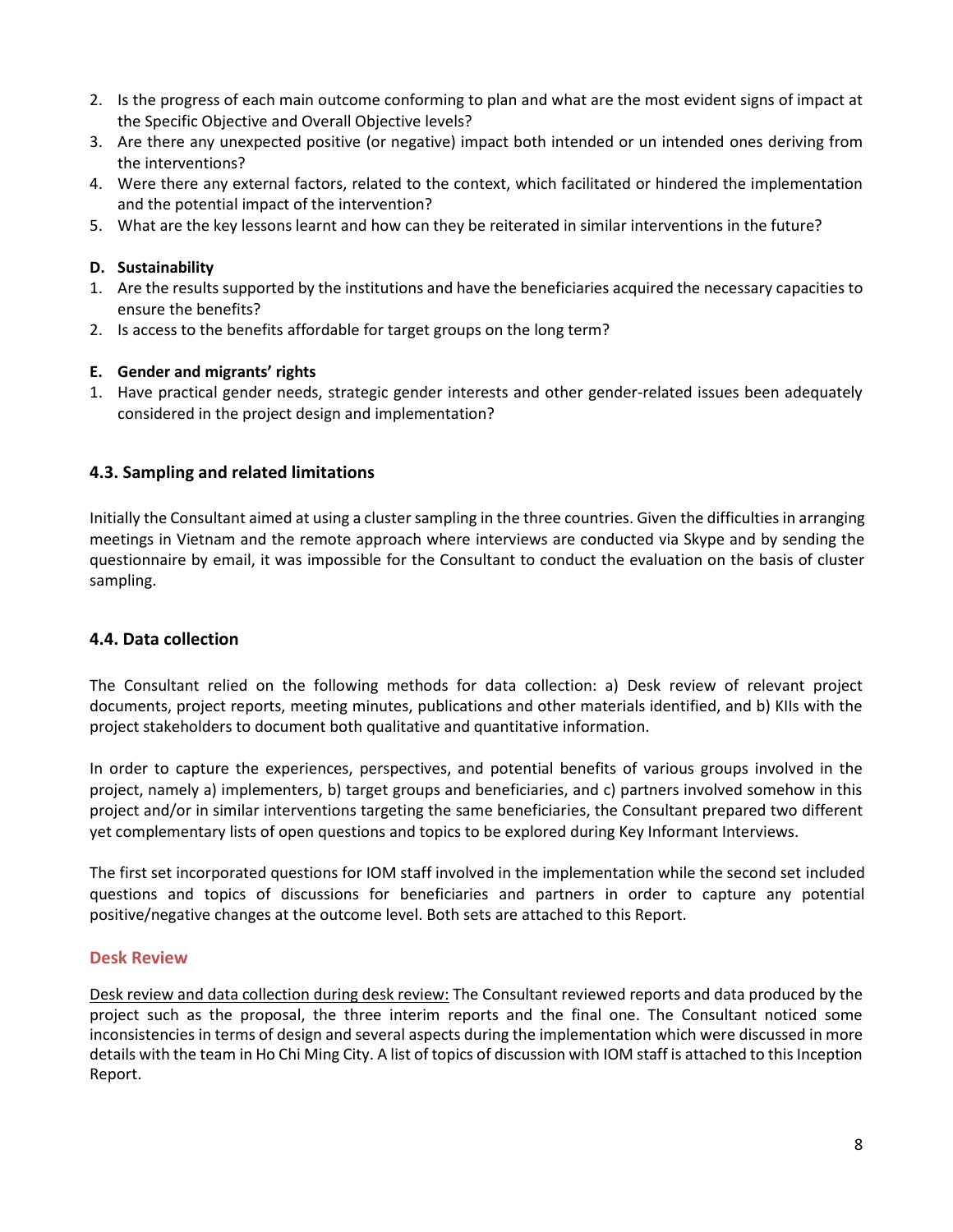Contextual data: Part of understanding the project's background was related to obtaining a picture of the context in which the project has operated. In this regard, focus was given to assess, based on the project reports, the willingness of two main target groups: government institutions and SMEs/MNCs to cooperate with the project. Theoretically, the absence of such willingness would render the project' efforts futile, this assessing this willingness and commitment was key.

# **Field-Data collection**

Opting for the most suitable approach given these circumstances, and in agreement with the IOM team, the Consultant conducted KIIs through Skype and phone calls which were supported and organised by the IOM VN team. KIIs were conducted with the project team in Viet Nam and Cambodia, IOM high level officials, and representatives of UK Embassy in VN, World Vision, and ILO.

Thanks to IOM staff's support, the second set of questions were emailed to various SMEs, recruiting agencies, national employment agencies, and SEZs in the three countries. IOM staff translated the responses and consequently submitted the filled forms to the Consultant for analysis. Furthermore, IOM staff in the three countries reached out via phone calls to several SEZ Management offices and officials in order to complete the questionnaire prepared for target groups. This approach served to triangulate the evidence reported in the FR and to consolidate the findings.

A total of 17 individuals from the three countries (IOM staff involved in the implementation, beneficiaries, stakeholders, and partners) were reached out using the above-mentioned instruments. Five of the interviewed individuals (IOM staff) were directly involved in implementing the activities, seven of the interviewed individuals were project beneficiaries, while the remaining five were representatives of partners and stakeholders which were somehow involved in the activities or have been active in addressing similar issues through other interventions.

Recruiting companies, SMEs, public authorities related to SEZs expressed their views by responding to the questionnaire sent to them. A list of interviewed individuals is provided in the Table 1 attached to this Report. The following charts illustrate the categories and the countries of interviewed individuals.



# <span id="page-10-0"></span>**4.5. Data analysis**

During the third phase, the Consultant assessed the observed changes and causality for each of the intervention areas and drew conclusions about the distribution and magnitude of impact. More concretely, the Consultant 1) Aggregated and collated all field data and relevant data from secondary sources, including project M&E, compared current progress with the indicators targets and with the milestones, and zipped up the findings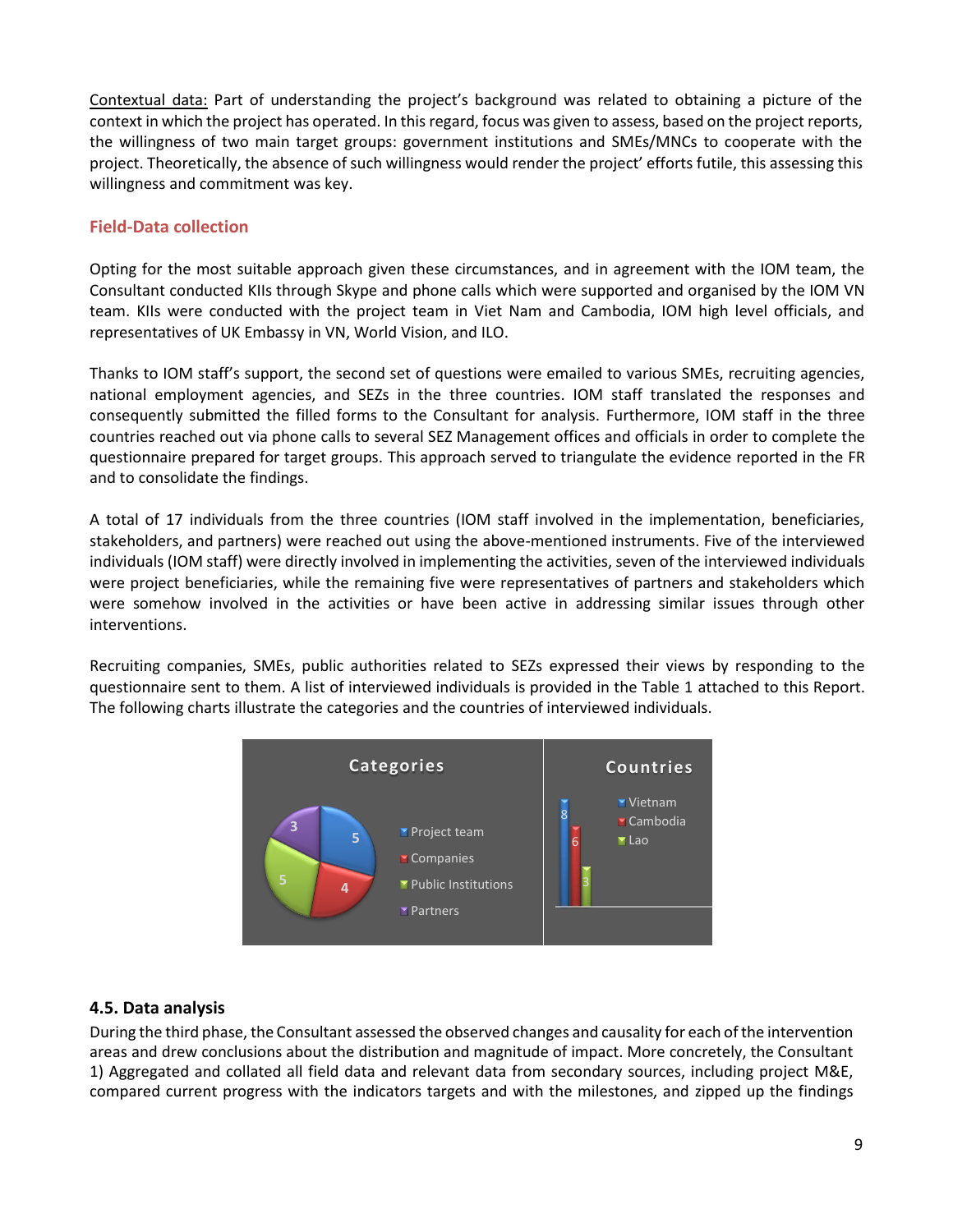against the ToC to draw conclusions about the distribution and magnitude of how the project has contributed to the impact.

In the debriefing with IOM officials the Consultant provided feedback on the mission, and presented key observations, recommendations and lessons learnt. The debriefing served to clarify issues and correct factual errors and to fine tune the findings and the lessons learnt.

Assessing each of the EQs: The EQs presented in the ToR and the additional EQs are a reflection of the five DAC Criteria: Relevance/Design, Efficiency, Effectiveness, Impact and Sustainability. Based on the data and evidence gathered using the above-mentioned triangulations and instruments, a four-scale grade is used for each of the EQs which allows for the aggregation of overall schemes performance data, more specifically:

| <b>Table 3. Grading Matrix for EQs Assessment</b> |           |                                       |                                                                                                                                 |  |  |  |  |  |  |  |
|---------------------------------------------------|-----------|---------------------------------------|---------------------------------------------------------------------------------------------------------------------------------|--|--|--|--|--|--|--|
| Grading                                           | Numerical | Qualitative                           | Rationale                                                                                                                       |  |  |  |  |  |  |  |
| A                                                 | 4         | Very good                             | The situation is considered highly satisfactory. Recommendations focus on<br>adopting these good practices in other operations. |  |  |  |  |  |  |  |
| В                                                 |           | Good                                  | The situation was considered satisfactory, but there was room for<br>improvements.                                              |  |  |  |  |  |  |  |
|                                                   |           | <b>Problems</b>                       | There were issues which needed to be addressed which negatively affected the<br>schemes performance.                            |  |  |  |  |  |  |  |
| D                                                 |           | <b>Serious</b><br><b>deficiencies</b> | There were serious deficiencies that led to failure of the operation. Major<br>adjustments were necessary.                      |  |  |  |  |  |  |  |

As concerns the EQs pertinent to Design/Relevance, and to Efficiency, the grading is conducted based on the Consultant' assessment of the project documents and on the beneficiaries' feedback as concern the intervention's relevance to their needs and its efficiency in implementing the foreseen activities.

Project reports also served as an important source of data for the Effectiveness (and to a good extent for the Impact), however data from the interviewed individuals and from external sources were the most crucial source of information for these two criteria as well for Impact and Sustainability.

# **(V). Findings for each DAC Criterion**

# <span id="page-11-1"></span><span id="page-11-0"></span>**5.1. Relevance of Design Grade** B

1. Is the overall strategy consistent with the objective and in line with the needs of target beneficiaries? Grade: B

The intervention is overall well designed to address the needs of the targeted population. These needs were initially identified in the project proposal and an assessment was conducted after the project commencement through the Situation Assessment Reports. The activities, outputs and outcomes planned were appropriate to achieve the Specific Objectives and overall the intervention logic held true.

The final aim of the project was a challenging one as it aimed at promoting social responsibilities of those entities (i.e. MNCs and SMEs) which, by their very nature, are profit oriented ones. Therefore, positive changes in the understanding and attitudes of the SMEs/MNCs as concerns their social responsibilities would require significant time to occur, much beyond the project lifetime.

#### **Key findings for Relevance/Design:**

- ✓**Small scale project with piloting features.**
- ✓**Relevant to the beneficiaries needs.**
- ✓**Overall adequate intervention mechanism, indicators, and time-span.**
- ✓**Builds local capacities, expands horizontally and vertically.**
- ✓**Addresses complementary layers: Local needs- policy level.**
- ✓**Supported by main stakeholders with relatively good absorption capacities.**
- ✓**Overall flexible to circumstances.**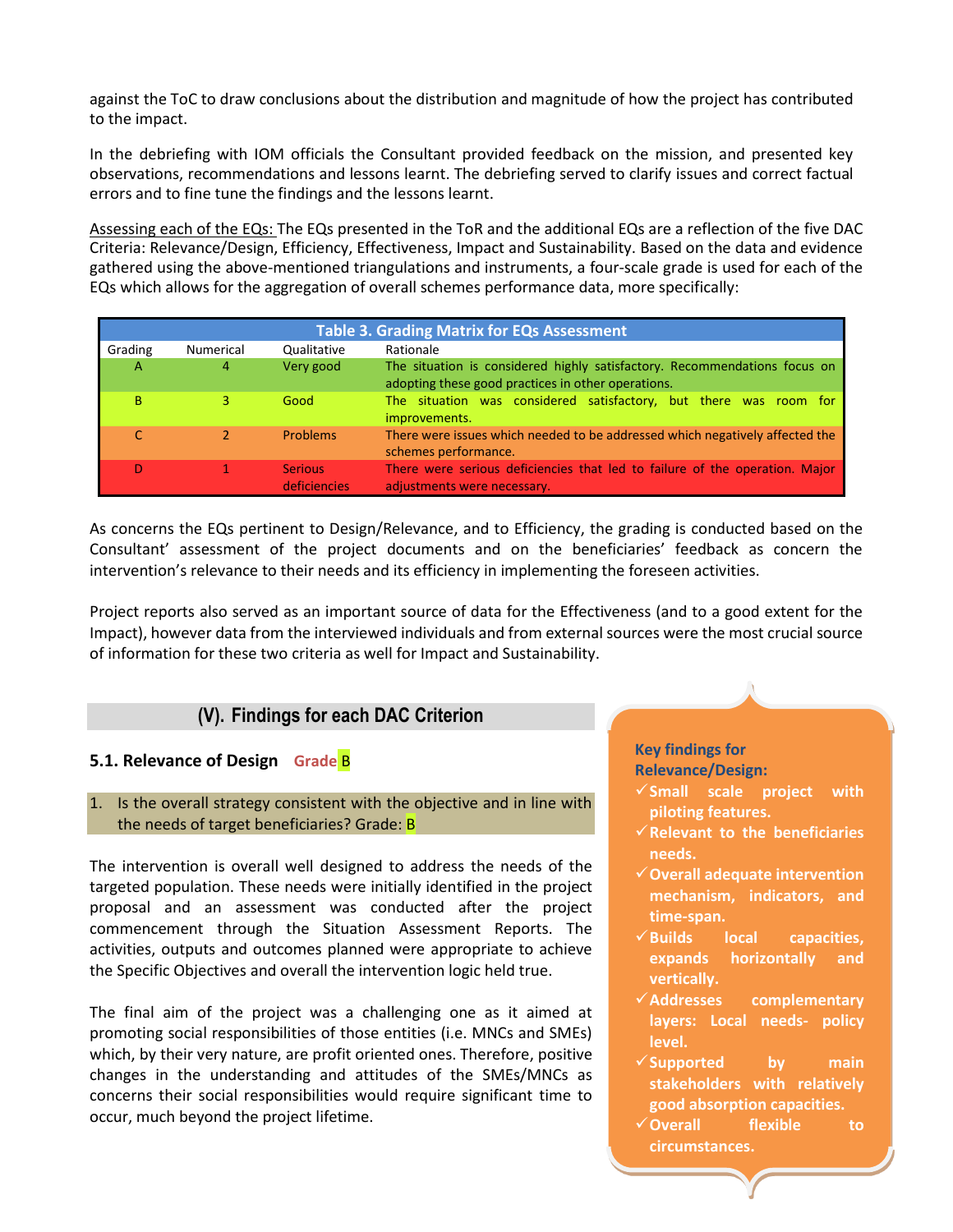From this perspective, the project was not expected to drastically affect the way how SMEs/MNCs and their supply chains deal with forced labour but rather to enhance MNCs/SMEs awareness and understanding of protecting and promoting labour and human rights. Ultimately the project promoted improved understanding of the targeted companies and positively influenced several pro-active actions taken by SMEs/MNCs to adapt ethical recruitment practices. More details are provided in the Effectiveness Section with concrete supporting evidence.

The project had a piloting aspect as it aimed at introducing mechanisms for self-assessment such as the CREST framework. By doing so, the project contributed to previous and ongoing efforts conducted by several actors, including international organizations, in addressing migrant workers' rights.

The project was well focused because it extended its efforts especially in the SEZs where labour laws are not duly enforced thus providing fertile terrain for forced labour conditions. More specifically the activities were focused in three SEZs in Cambodia, three in Vietnam, and one in Lao. The criteria for selecting the sectors and the SEZs were clearly described in the project proposal.

However, the project was not centred only on the SEZs. On the contrary it reached out also to central institutions and organized high level meetings and events, which is an important added value of the project that contributed not only in addressing the target groups' needs but also in enhancing IOM's visibility as one of the major actors supporting these needs.

#### 2. What is the level of absorption capacities of the project partners? Grade: A

The capacities of the stakeholders to absorb and to take part in the project activities were relatively good. The concepts and the goals promoted by the project are not entirely new to the target groups which have been exposed to these concepts even prior to the project start. For instance, according to the Situational Assessment Reports (SARs), forced labour did not appear to be a major problem in Vietnam and the legal framework on recruitment related services and fees is in place, although its level of implementation varies from one country to another.

To ensure a satisfactory level of interest and support during the initial phase, IOM conducted series of meetings in CLV to better understand and adequately assess the current status of affairs in the recruitment practices, the readiness of the targeted groups to embrace the project goals, and to draft a strategy for engaging with the private sector. Some keys actions conducted during this phase were the SARs which provided IOM with insights, and the approvals obtained from government authorities as concerns the implementation of activities in the targeted areas.

#### 3. Are there complementarity issues with other ongoing projects that need to be addressed? Grade: A

Several international organizations and donors have continuously undertaken efforts to tackle migrant workers' rights in South East Asia. There were no major complementary issues of this project with other donor-funded projects. The implementing team identified other similar interventions and took steps to ensure synergy with other projects and to avoid overlaps.

Some examples of cooperation with other similar interventions and donors are the joint activities and efforts conducted with ILO, World Vision, and other organizations. The workshop on "Sustainable Sourcing and Ethical Labour Practices in Supply Chain" co-hosted by IOM, British Embassy in Viet Nam, and the Viet Nam Chamber of Commerce and Industry is a clear illustration of successful steps taken together with other relevant actors.

Another example which enabled synergies among various IDF projects was the third multi-stakeholders workshop with VAMAS that was carried out as a cross-cutting activity with the other IDF-funded project "Enhancing industry capacity to implement ethical recruitment models in Viet Nam and Nepal".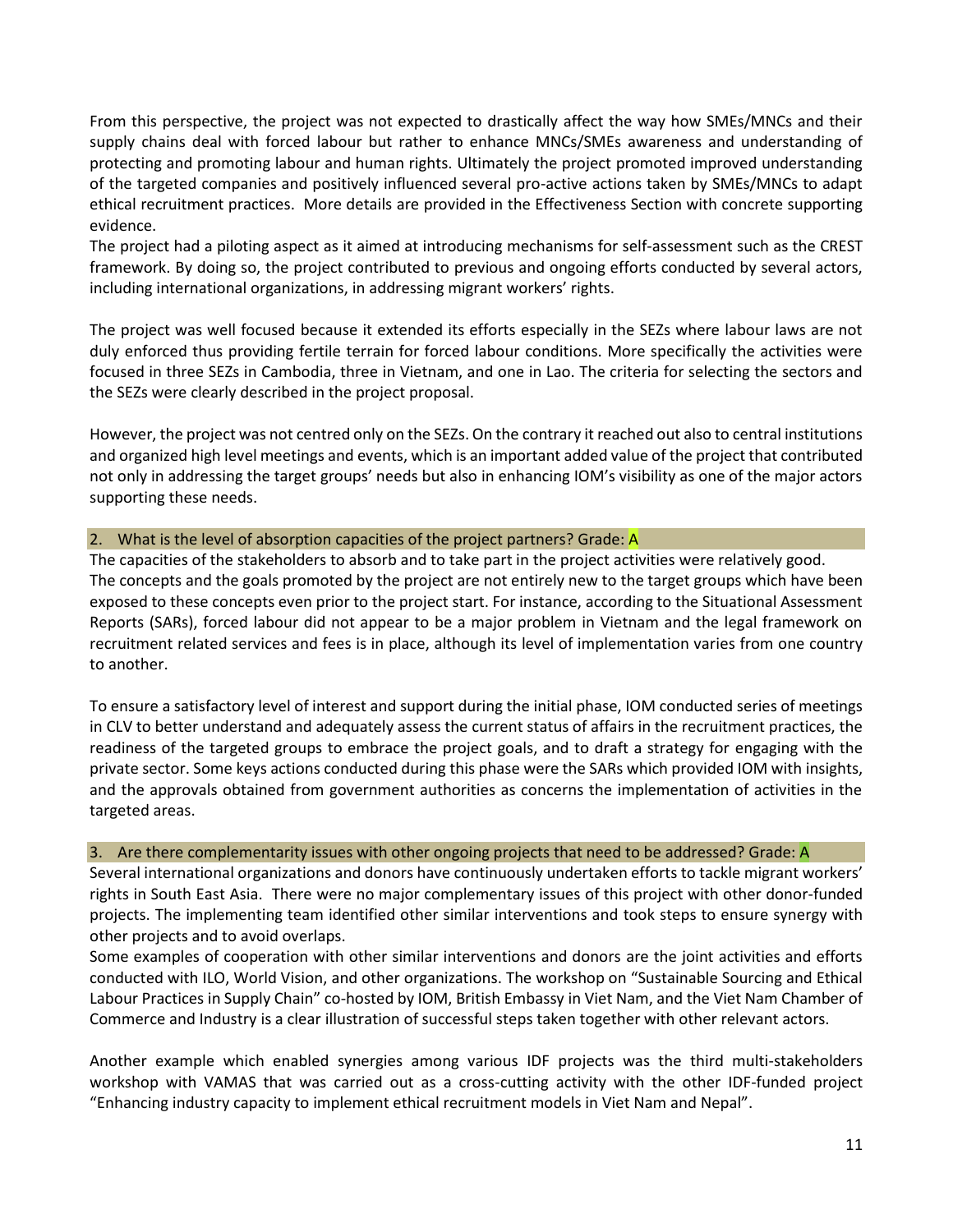4. How flexible has the project been to adapt to contextual changes and implementation challenges? Grade: A Keeping in mind the dynamics of the target groups and the volatile and unstable nature of migrant issues, the project demonstrated a good flexibility level. The two revisions of the intervention logic indicate that the project was successful in adapting to the context within which it operated.

Based on the SARs findings, it became clear for the implementing team that SEZs provide a relatively safe working environment with good recruitment practices, no incidence of forced labour reported, and labour regulations generally are well reinforced. The project adapted its approach by focusing more on improving the job counselling and services provided by job centres with the aim to empower potential migrants in remote rural areas with better provision of job opportunity related information.

The inclusion of the Output 2.3 "Establishment of new partnership…." - focused on organization of job fairsproved to be an added value as these job fairs enabled direct recruitment and facilitated sharing of relevant information among participants.

The project's flexibility was also shown in adapting the engagement approach with DIZA where instead of an MoU, the two sides agreed on a more practical use of letters of support in order to facilitate the implementation of particular activities. Furthermore, the removal of Output 2.2 "Support to develop mapping, risk assessment, and action plan" indicates that IOM has duly assessed local actors' absorption capacities for this particular activity and has amended the intervention logic accordingly.

#### 5. Are the indicators well defined and relevant to measure the achievement? Grade: B

The Log Frame Matrix (LFM) included 17 indicators at the Outcome and Output levels, out of which five were foreseen at the Outcome level while the rest at the Output level. The Outcome indicators were adequate to illustrate the change expected at this particular level, while the Output indicators were adequate to track the key milestones achieved by the project during its implementation.

Some indicators listed under Outputs can be considered as Outcome indicators, such as the 2<sup>nd</sup> indicators for Outputs 1.2, 1.3, 1.4, and 2.4 as they are related to the increased awareness and understanding of the target groups.

SoVs, Baselines, and Targets were identified. The SOVs include mainly data obtained through internal means; the targets are sex-disaggregated where possible, and most of the targets are realistically set. There is an inconsistency on the unit of measurement for the  $2^{nd}$  indicator of Output 2.4 where the indicator foresees private recruitment agencies, private companies and supplier representatives who endorse the tools as an effective method for supporting ethical recruitment while the final value reflects the only the number of recruitment agencies.

# <span id="page-13-0"></span>**5.2. Efficiency Grade** B

6. How well are the resources (funds, expertise and time) being converted into results? Grade: A

Overall the envisaged human and financial resources are reported to have been timely deployed, thereby allowing the activities to commence smoothly. There are no indications of any delay/implementation issues caused by untimely or insufficient resources made available.

The project's budget was not put into the Consultant's disposal therefore it is not possible to comment on whether the major budget headings corresponded to the needs of the action, but given that the activities were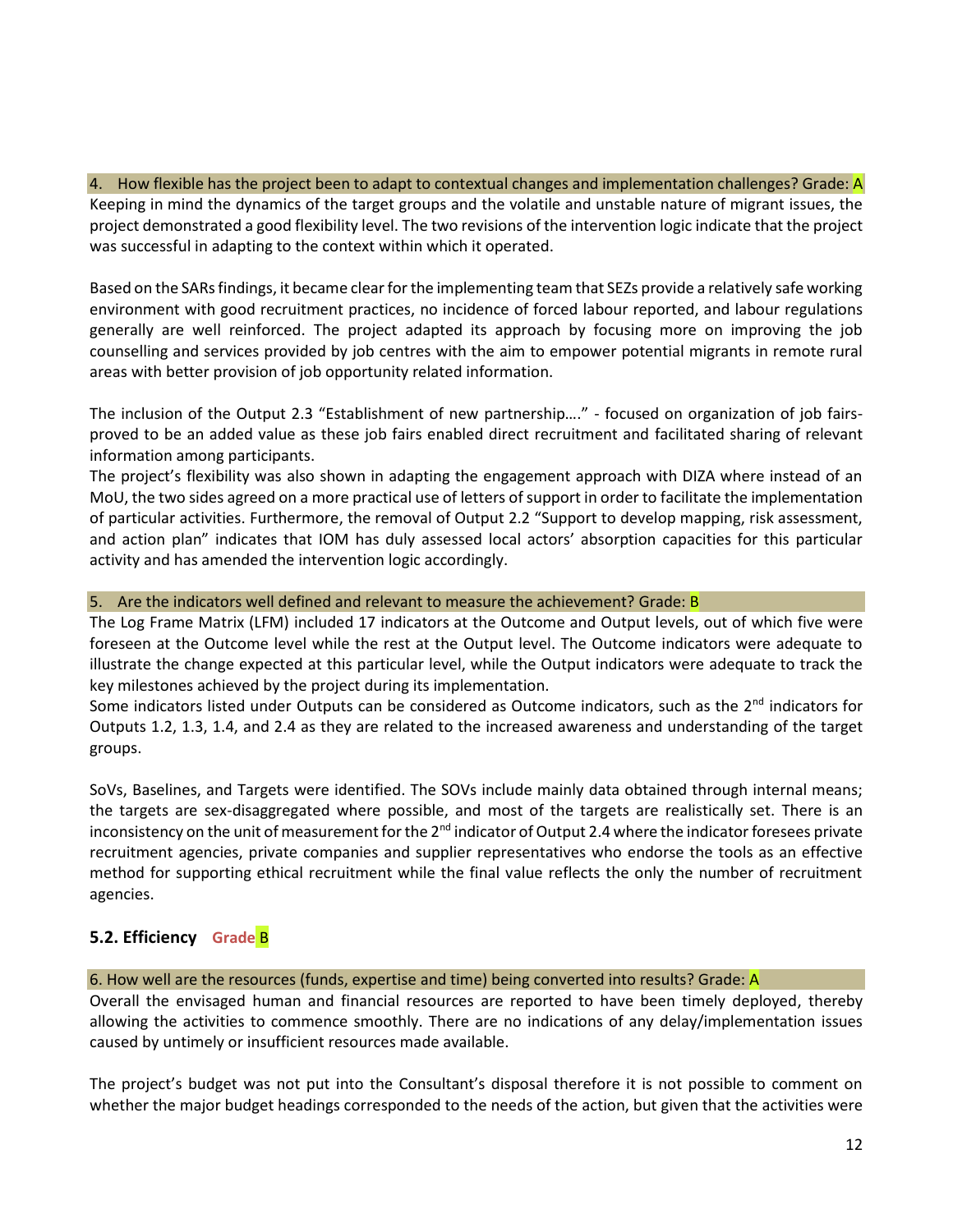implemented with no need of additional financial allocations, it is safe to assume that the project was efficiently implemented.

An indication of efficiency is the underspending of approximately 40.000 USD, as reported in the FR, which occurred because some activities were conducted in coordination with other donors and organizations and some costs were therefore reduced. These saving did not negatively affect the attainment of the envisaged outcomes.

#### 7. Have the implementation mechanisms proved to be conducive for achieving the results? Grade: A

The project is funded as a grant agreement between IOM and IDF. The provisions of the grant contract did not overburden the grantee with procedural and reporting requirements. The project was jointly implemented by the staff of IOM Vietnam, Cambodia, and Lao. The main implementation responsibilities relied within IOM Vietnam where the project management site was located. The Project Manager, tasked with for ensuring the successful completion of the project and related activities, was supported by the local staff in Vietnam as well as by the focal points in Cambodia and Laos.

The first monitoring layer on day to day implementation of activities was conducted by the Project Manager while a second layer of strategic guidance and overall oversight was provided by the IOM high-level staff in Vietnam and by the Regional Office for Asia-Pacific in Bangkok.

IOM enjoys good reputation in the region as a recognised international organisation working with migrant related issues. This has enabled the creation of a sound and efficient working relationship between the project and the target groups.

8. Have the beneficiaries and stakeholders provided their share of contributions as inputs (human, financial, inkind) for the implementation of the project? Grade: A

The project goals were in principle embraced by all stakeholders and beneficiaries. Overall, the level of commitment has been satisfactory, especially from the SEZs authorities, Ministries, and MNCs.

There are several indications for illustrating this overall satisfactory commitment, such as the approval provided by governmental authorities to implement the project, the participation of SEZ authorities, MNCs, and recruitment agencies in the training sessions and high-level workshops, as well as in co-organising and in attending the job fairs. The appointment of DIZA as focal point for the project implementation in Vietnam is a further illustration of the institutions' commitment.

As concerns the private sectors, the MNCs has overall demonstrated a good level of commitment and this particular layer of the target groups, as well as recruiting agencies and Chambers of Commerce, have been active in the activities. In general, the local companies have shown interested towards the projects by attending training sessions and other activities.

9.If there are delays, how drastically they affect the project, what are the reasons and to what extent have appropriate corrective measures been implemented? Grade: B

The implementation of the project and of the activities did not encounter substantial challenges which could disrupt the implementation or drastically affect it. The major challenge was the mapping of supply chain and risks assessment given that most of internal migrants are directly hired. In agreement with DIZA, IOM decided to divert resources to other additional activities, following the IDF's approval. The project was granted six months no cost extension but this must not be considered as poor efficiency but rather as indicator of adaptability to new circumstances.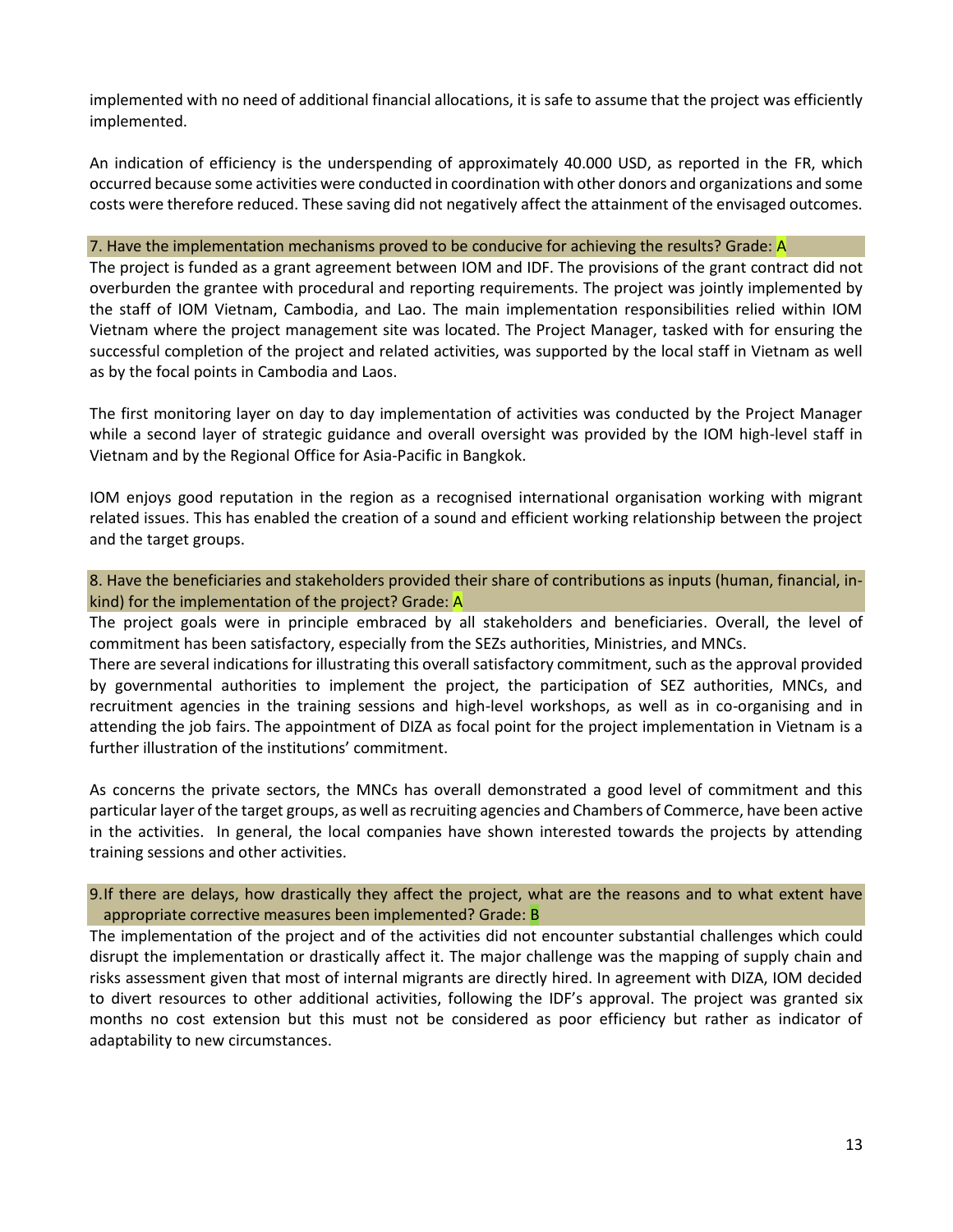The key completed activities include but are not limited to 16 multi-stakeholder meetings in the three countries, consultation meetings, distribution of the report on good practice to SMEs and government agencies, information campaigns on human trafficking in supply chain, and outreaching activities to promote CREST.

# <span id="page-15-0"></span>**5.3. Effectiveness Grade B**

#### 10. To what extent outputs are achieved? Grade B

According to the Final Report, the majority of the foreseen outputs have been fully produced. The most key ones include: the set of materials including a business case for the private sector to adopt ethical recruitment practices; factsheets and training modules; documentation of good practices in promoting ethical recruitment and related CSR; the series of training sessions with the beneficiaries, 37 public events and training workshops for the private sector related to ethical recruitment and fair labour practices.

There are two setbacks in terms of outputs. The first is the partially achieved target for the job fairs where in total six job fairs instead of the foreseen 10 were organised. The second underachieved target (30% vs. 80%) is the one for the 2<sup>nd</sup> indicator of Output 2.4 "Number of private recruitment agencies, private companies and supplier representatives who endorse the tools as an effective method for supporting ethical recruitment".

11. Is the progress of each main outcome conforming to plan and what are the most evident signs of impact at the Outcome levels? Grade B

To a good extend the project has been able to deliver the expected outcomes (achieved its goals) as there is evidence of:

- a) Concrete steps taken by various private recruitment agencies and by five MCNs and their suppliers in incorporating ethical recruitment practices in their daily operations,
- b) Active engagement of SEZs in facilitating cooperation with the private sector to support direct recruitment and promote safe migration information
- c) Better understanding and increased awareness on ethical recruitment from those companies which attended the project activities.

Overall more companies refer to direct recruitment. This is due to the efforts undertaken by multiple stakeholders and donors and not just to this project. It is also reported that workers' transport and accommodation conditions are also improving as big companies are requiring more standards in term of recruitment and labour conditions.

Another important outcome of the project is its assistance to SEZs authorities in better fulfilling their roles thanks to the collaboration with the project. For instance, DIZA joined forces IOM on the CREST training and for the job fairs. The project helped to improve SEZs authorities' understanding of work exploitation issues in the Vietnamese context, and on the related international standards. Post training evaluation forms were used to capture the improved understanding of the public authorities attending the training sessions. For example, as concerns the training modules for "Business case for ethical recruitment and supply chain" and "Trafficking and slavery in specific industry", in the post training evaluation assessments the participants pointed out that prevention strategies, how to eliminate slavery and human trafficking, and the role of the private sector and public authorities in SEZ were of particular importance to them.

The development of CREST Framework is undoubtedly the most important outcome of the project. Not only it helped public authorities and private sector to further absorb ethical recruitment principles and to adopt various tools, but it also served IOM to secure funding for other larger interventions. CREST together with IRIS is being promoted in other countries-which is an unexpected positive impact of the project.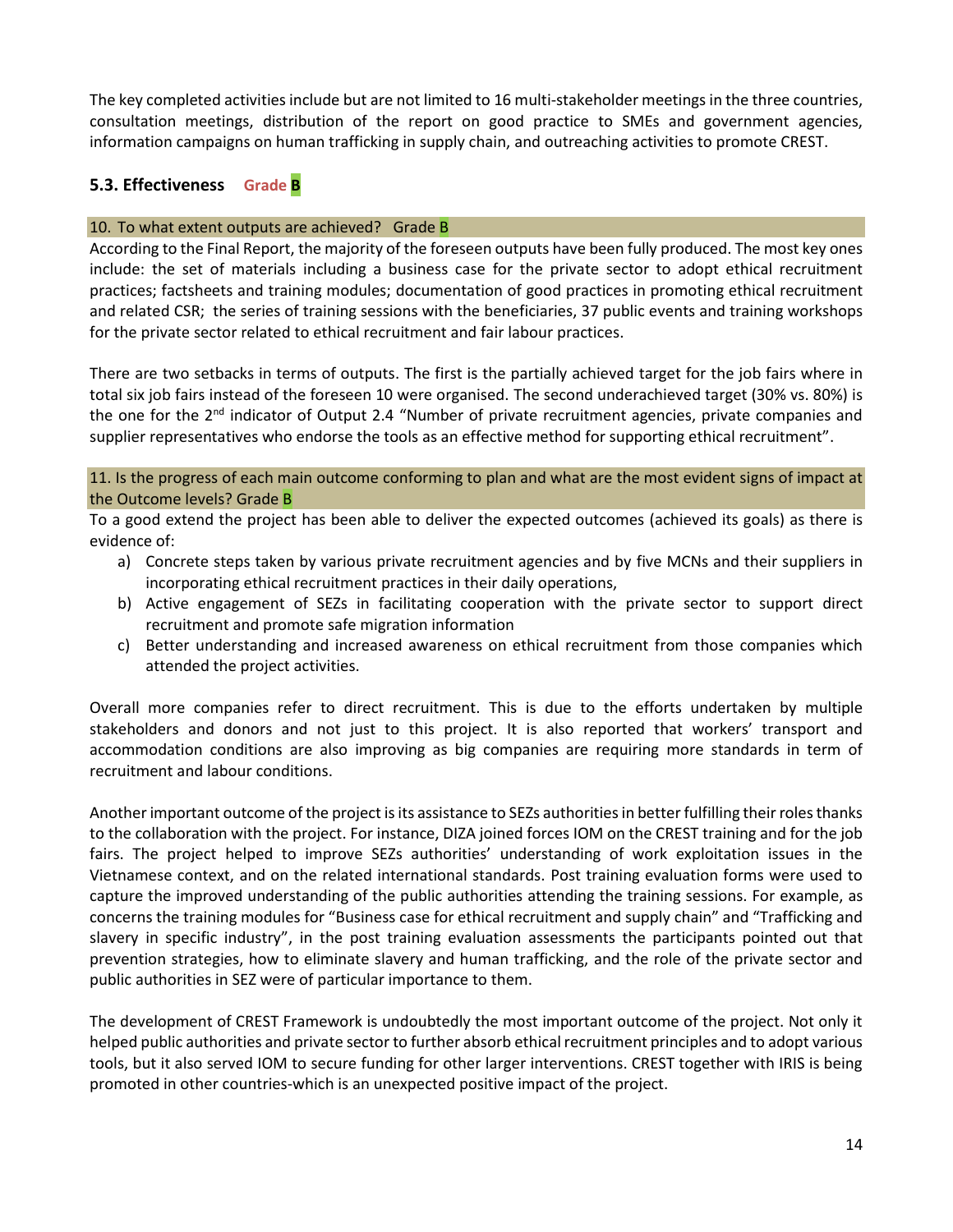Thanks to CREST, governments in the region are gradually embracing its concepts yet they are slower in undertaking concrete actions to address migrant workers' rights.

There are several concrete examples of active measures undertaken by the public institutions/MNCs, thanks to the project efforts. These examples (just to mention a few) are an illustration of the project's impact at the Outcome Level.

Firstly, the Code of Conduct (updated by VAMAS) and the related monitoring tools that were developed within the framework of ILO's TRIANGLE in ASEAN programme and IOM's CREST programme. Secondly, the Department of Labour, Invalids and Social Affairs (DOLISA) of Ho Chi Minh City, supported by IOM, integrated IOM safe migration brochure into its regular information campaign on human trafficking.

Keeping in mind its small scale, the project has managed to give its modest contribution to gradually start changing the mind set of local companies on the concepts of migrant workers' rights. There are some improvements at least in terms of understanding some key principles of social responsibilities from the private sector side and especially from the MNCs, which due also to increasing pressure from various institutions, organizations and governments worldwide, are gradually taking steps to reduce exploitation in their supply chains.

The project had good counterfactual effects. Most of the interviewed beneficiaries pointed out that in absence of this project some improvements in ethical recruitment could still have taken place. However, it is clear that IOM support was crucial in speeding up the process and in delivering the necessary self-assessment instruments to the private sectors, recruiters, and public agencies.

Despite this good performance and tangible outcomes, there are few aspects which could have been tackled better by the project, although they do not overshadow the overall successful implementation.

- 1. The geographical reach of the outcomes is somehow unevenly distributed as the project has been more efficient in Vietnam than in Laos.
- 2. According to the Final Report, the target of five companies for the Outcome Indicator "Nr of companies and/or their suppliers publicly supporting ethical recruitment principles in their policies" is underachieved as only two companies (H&M and Adidas) are mentioned.
- 3. There is insufficient recognition of those private recruitment agencies that have attended IOM training (and presumably adhere more to the ethical recruitment principles), in order to distinguish from those which were not active during this project or other interventions aiming to promote ethical recruitment.
- 4. While in some cases the project cooperated with local and international NGOs, the project could have relied more and cooperated with local NGOs (or community- based organizations) in order to reach out to the final beneficiaries-the migrant workers. Although they are in a weak position with limited capacities, and only few of them are active in ethical labour issues, the local NGOs can play a role in addressing the challenge of changing the mind-set, especially as concerns the migrant workers.

12.Are there any unexpected positive (or negative) impact both intended or un intended ones deriving from the interventions? How did the project react to these developments (if this was the case)? Grade B No negative impact (both expected or unexpected) are noticed. The project has managed to mitigate the risks.

Several positive impacts (somehow unexpected) did occur. Other IOM missions in the region, as well as in China and Japan adopted and made use of the outputs delivered by the project, as for example the ethical recruitment practices, factsheets, and training modules.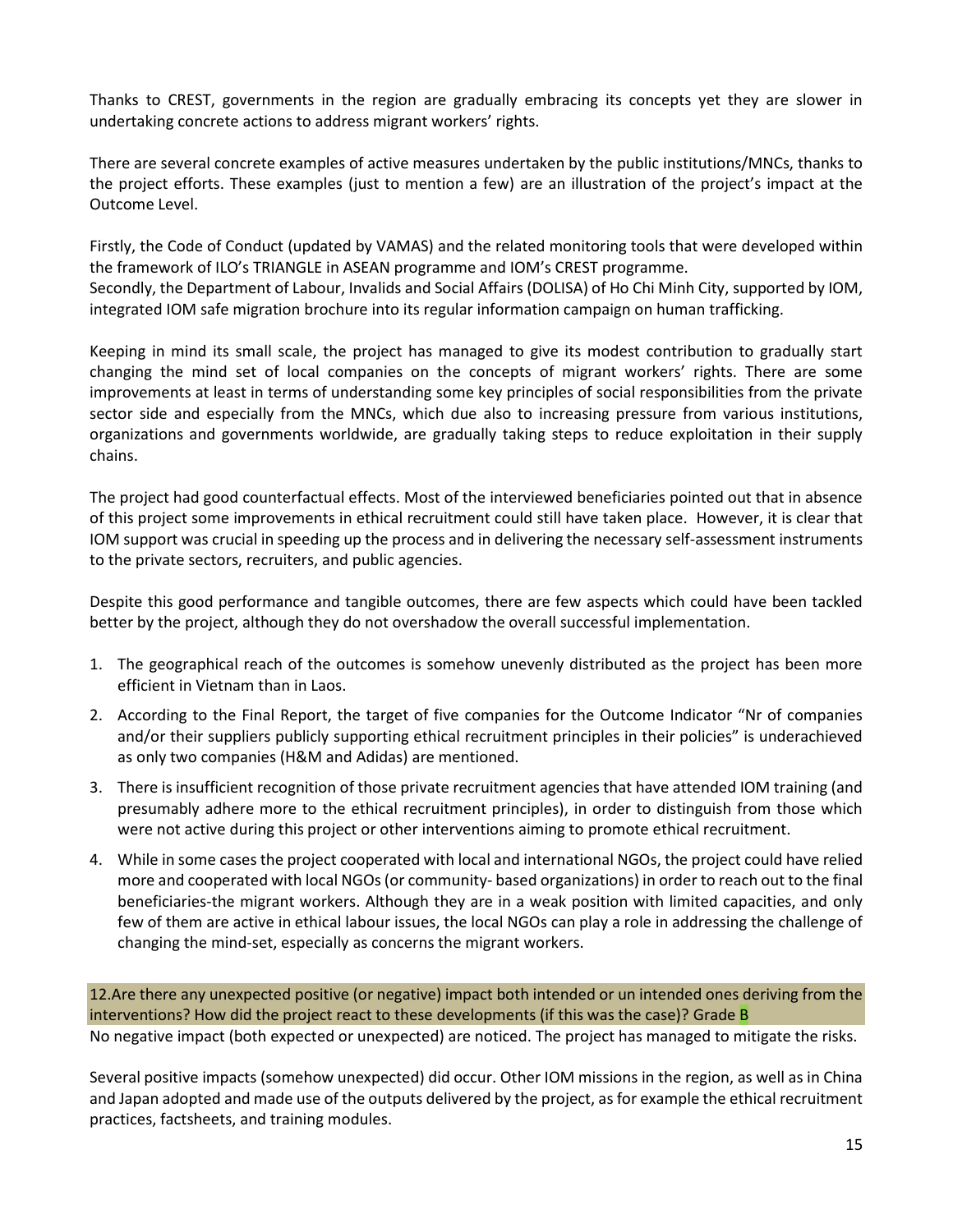A key example which illustrates well the magnitude of the project's impact is the wide promotion of the CREST Framework which evolved from a piloting stage within this project into a wide scale initiative encompassing concrete tools. It is reported that the Japanese NGO on labour issues Energetic Green promoted the CREST initiative through its network. Furthermore, this evolvement enabled IOM to secure further funding (5.8 Million USD for a five-year project as well as 300,000 USD from the IOM International Development Fund for a 2-year project LM.0331: Enhancing Industry Capacity to Implement Ethical Recruitment Models in Viet Nam and Nepal to Protect Migrant Workers in South Korean Businesses' Supply Chains).

Another positive example of unexpected outcome is the training delivered by the ADIDAS sustainability to their suppliers in Vietnam and Indonesia, following the ToT delivered by the project.

The project positively affected both private recruitment agencies as well as international brands and local suppliers in pushing both sides for adapting ethical recruitment principles. In Cambodia for example, it is reported that most of the 47 private recruitment agencies that attended the training had already adopted the ethical recruitment tool in their working system.

On the MCN side, there are cases of the so-called "champions", i.e. companies who have good practices/policies in place, leading the sector in ethical recruitment practices that have identified unethical recruitment practices by using a 'Red Flag' concept. For instance, the Nike's Sustainable Manufacturing and Sourcing Regional Directorate considers this concept as a suitable way to improve the adaption of ethical recruitment principles.

As concerns the suppliers, another example are the two Dong Nai Province-based companies Eclat Viet Nam Textile and Hwaseung Vina which, thanks to this project, have established cooperation with DIZA for the latter to support factories' direct recruitment of migrant workers while promoting ethical recruitment practices.

13. Were there any external factors, related to the context, which facilitated or hindered the implementation and the potential impact of the intervention? Grade B

Overall the context has been conducive for enabling the good performance of the project. There is an increasing trend from various sides (governments, MNCs, international organizations) to exert positive pressure on the private sector in order for the latter to improve workers conditions.

At the global level, in 2017 several intergovernmental consultations took place as part of the development of the UN led [Global Compact for Migration](http://refugeesmigrants.un.org/migration-compact) to strengthen state cooperation in ensuring safe, regular and orderly migration between countries. In the same year, the [Bali Process on People Smuggling, Trafficking in Persons and](http://www.baliprocess.net/)  [Related Transnational Crime](http://www.baliprocess.net/) launched a new collaboration platform between business and governments to combat labour exploitation in supply chains.

During the last years, the governments in the region (i.e. 10 Member States of the Association of Southeast Asian Nations (ASEAN) took promising actions on this regard with the signing of the Consensus on the Protection and Promotion of the Rights of Migrant Workers. The parties committed to ensure migrant workers' access to healthcare, legal rights, fair pay and decent living conditions, as well as protecting them against discrimination based on gender and origin. The deal is not binding yet but it represents a significant step forward.

Despite this positive trend, there are various factors which are still negatively affecting the efforts undertaken by this project as well as by other donors, governments, and organizations.

Firstly, the migrant workers' awareness as concerns their rights is not considered to be at the adequate level.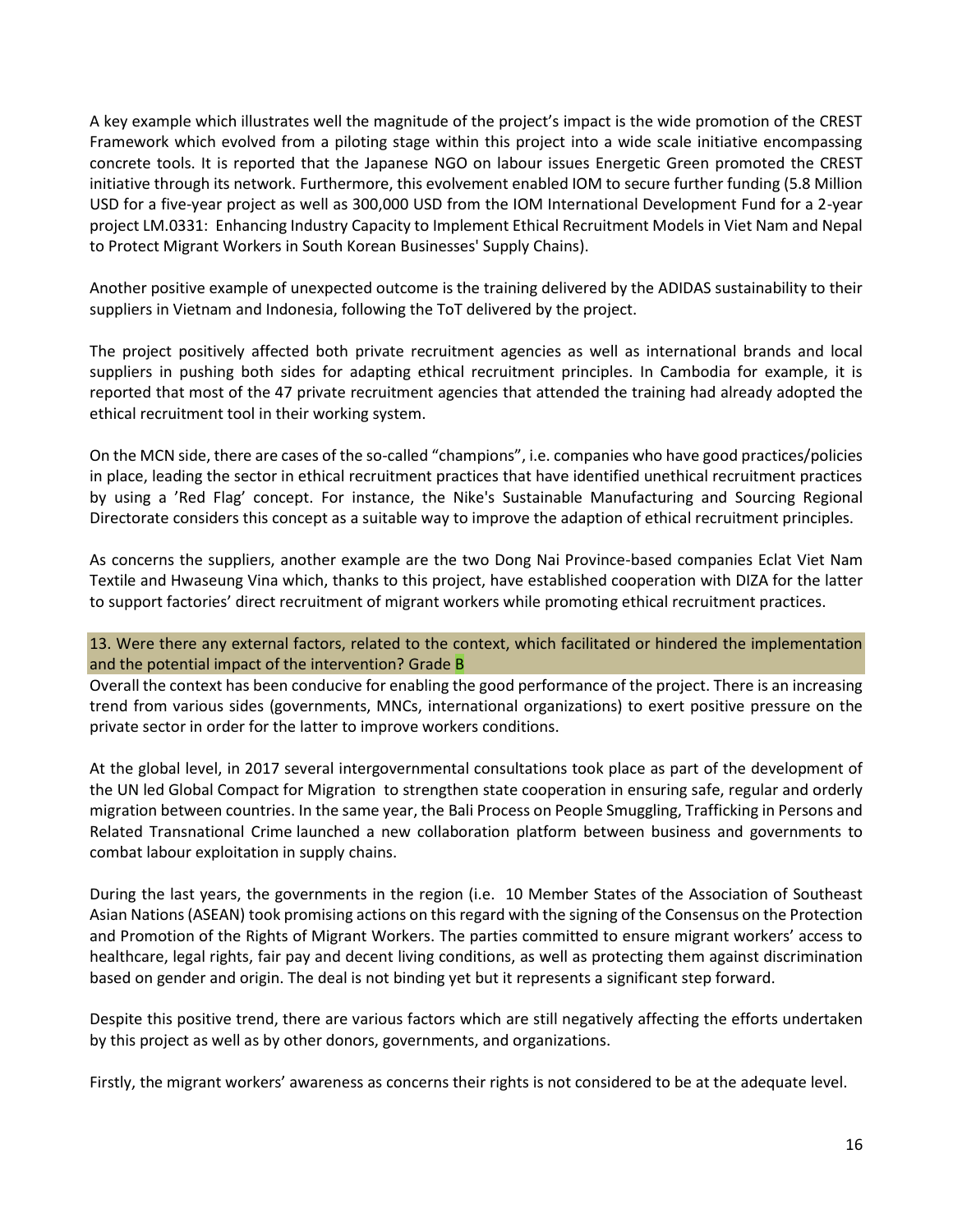Secondly, while in most cases the legal framework is in place, its implementation is far from being satisfactory. While governments in the targeted countries have introduced labour legislation aimed at securing a certain level of welfare and security for workers, they also used their public commitment to trade liberalisation and growth to increase their countries' competitiveness. According to studies prepared by various international organizations, government regulated recruitment practices for migrant workers and private recruiters are frequently supervised by different divisions within governments, which may create confusion and accountability issues.

Thirdly, the social responsibilities of the MNCs and SMEs (both international and local ones) need to be better understood and concrete actions need to be taken by the private sector to adhere to such principles. Due to consumers' pressure and domestic legislation, such as California's Transparency in Supply Chain Act in the US and other developed countries, MNCs increasingly have requirements in their supplier codes of conduct to ensure there is no forced labour, trafficking or child labour. However, smaller SMEs are often unaware of these requirements and see little value in adopting such practices for the fear of being priced out of market. These are still major challenges and areas where potential projects should focus on in the future.

#### 14. What are the key lessons learnt and how can they be reiterated in similar interventions in the future? Grade B

The following are five best practices which can be reiterated in future interventions. These best practices are in fact mechanisms and strategies implemented by the project which proved to contribute to the positive outcomes. They proved to be successful tools in enabling the target groups to undertake concrete actions, furthermore they served as catalysts for changes in the performance and in the awareness of the beneficiaries.

1) CREST and IRIS, 2) Multi-stakeholder workshops and the training sessions, and 3) Job fairs which facilitated direct recruitment.

The main preconditions under which these tools can be reiterated in other interventions are the following:

- a. Trust building as the key element for any potential cooperation with the government institutions.
- b. Involvement of target groups during all stages from the conceptualisation of the intervention till the finalisation of the activities. It is key that the beneficiaries and stakeholders feel and act as being active factors for change rather than just passive receivers of assistance.
- c. Focusing of the approaches for engaging the private sector on the 'win-win' perspective, which implies that the private sector must see at least a minimum of business interest from any kind of involvement in donor-funded activities.

In terms of approaches or implementation strategies, it is worth mentioning two best practices:

1) The collaborative approach adapted by the project with the governmental agencies and especially with the private sector where pointing out the "win-win" perspective, or in other words what would the private sector benefit from complying with social corporate responsibilities, the project succeeded in establishing fruitful relations with the private sector.

2) The good level of coordination with other similar interventions and international actors providing support in the same areas. This level of coordination avoided substantial overlaps and created basis for synergies among different organizations.

# <span id="page-18-0"></span>**5.4. Sustainability Grade C**

15. Are the results supported by the institutions and have the beneficiaries acquired the necessary capacities to ensure the benefits? Grade A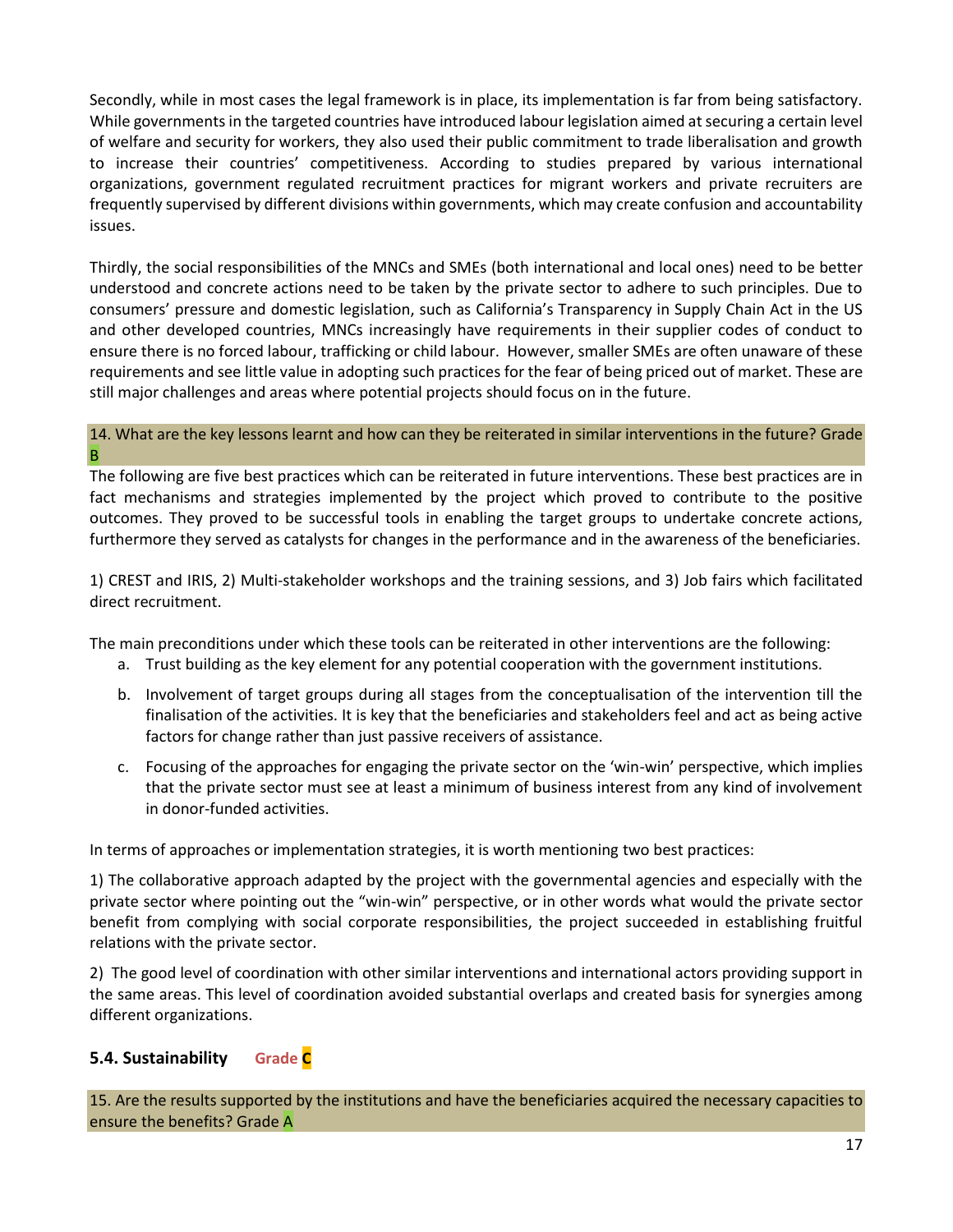Overall the public officials support the results due to the obvious benefit of the project; however, this support and their capacities are far from being sufficient to continue delivering such services to the target groups.

The project has performed well in terms of increasing local capacities both those of the governmental agencies as well as of the private sector. During its activities the project has provided technical assistance to develop corporates policies and to training and monitoring of supply chains. Thanks to this assistance, the capacities of the beneficiaries can be considered as improved when compared to the period prior to the project's implementation.

Especially the auditors and the sustainability teams of those MCNs and SMEs that cooperated with the project avail of appropriate self-assessment and monitoring tools which were developed by the project. Furthermore, the advocacy action which were undertaken by the project, have increased the general awareness of various stakeholders, which is not likely to diminish in the short term.

#### 16. Is access to the benefits affordable for target groups on the long term? Grade  $C$

As mentioned above, sustainability prospects are somehow good as concerns the increased capacities of the local partners. However, it would be erroneous and unrealistic to expect that the governmental institutions, private sectors, and the migrant workers would independently and efficiently cooperate to tackle these issues in absence of external factors and forces, such as international organizations and high-level commitments. From this perspective, in order to ensure a mid to long-term access of migrant workers to the benefits delivered by the project it is necessary that other projects/programmes continue to be implemented in the future.

# <span id="page-19-0"></span>**5.5. Gender and migrants' rights Grade B**

#### 17. Are practical/strategic gender needs considered in the design and implementation? Grade B

The cornerstone of the project was the promotion of migrants' rights and this was quite visible in all its activities. Gender aspects were well considered in many aspects of the project, starting from selecting the target sector and in involving female migrants in the activities. The design gave proper attention to gender aspects as the intervention targeted those business sectors that had a high level of women recruited.

# **(VI).Conclusions and Recommendations**

## <span id="page-19-2"></span><span id="page-19-1"></span>**6.1. Conclusions**

- 1) The intervention is overall well designed to address the needs of the targeted population and the relevance of the intervention is fully confirmed.
- 2) The project demonstrated a good flexibility level and coordination with other interventions.
- 3) To a good extend the project has delivered the expected outcomes; apart from few targets, most of them have been met.
- 4) There is better understanding and increased awareness on ethical recruitment from those companies which attended the activities. In various occasions private companies and government authorities took active steps to improve their performance on this regard.
- 5) IOM support was crucial in delivering the necessary self-assessment instruments such as CREST to the private sectors, recruiters, and public agencies.
- 6) The project has contributed to enhance local capacities however the latter are not yet fully sufficient and mature enough to continue delivering the services to the target groups in absence of international development projects.